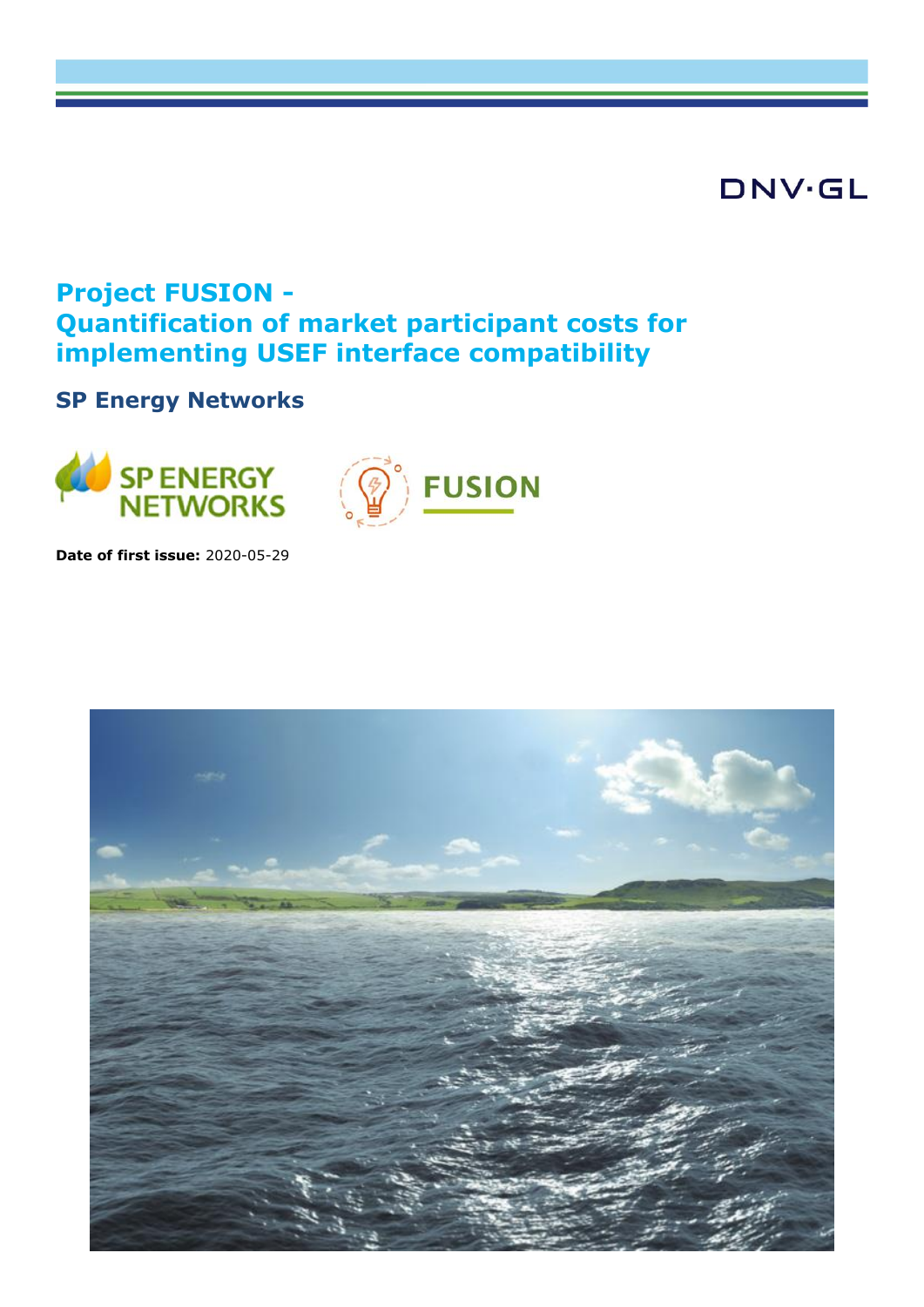#### **IMPORTANT NOTICE AND DISCLAIMER**

- 1. This document must be read in its entirety. This document may contain detailed technical data which is intended for use only by persons possessing requisite expertise in its subject matter.
- 2. This document has been produced from information relating to dates and periods referred to in this document. This document does not imply that any information is not subject to change.
- 3. This document forms part of the deliverables set out in the Project FUSION Directions.
- 4. This document can be cross-referenced with the 'FUSION USEF Implementation Plan' and the 'FUSION Specification of communication protocols between market participants' on the FUSION webpage.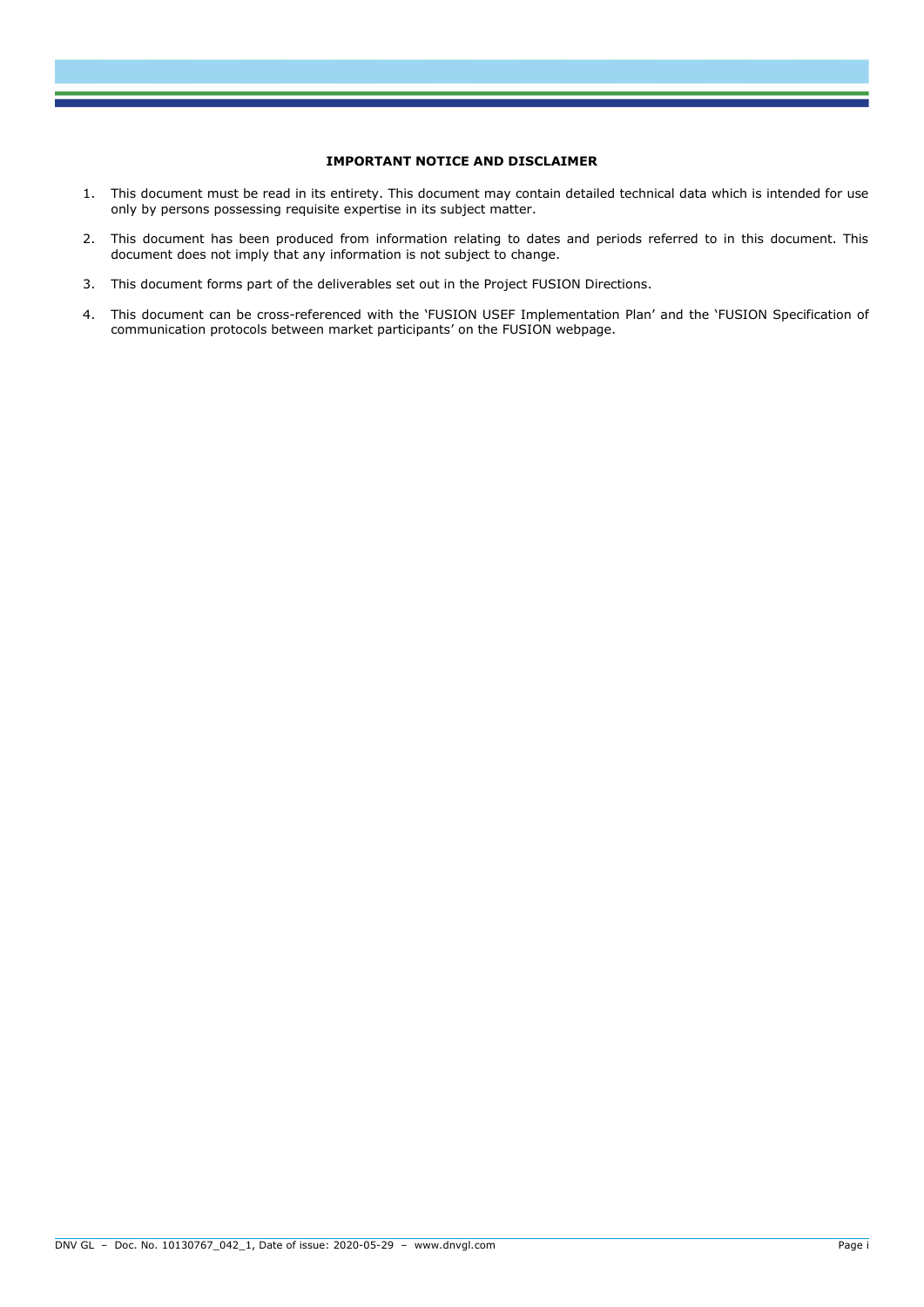#### **Customer Details**

Customer Name: SP Energy Networks Customer Address: 320 St Vincent St, Glasgow G2 5AD Customer Reference: Project FUSION – Quantification of Market Participant

Contact Email Address: fusion@spenergynetworks.com

#### **DNV GL Company Details**

DNV GL Legal Entity: DNV GL Limited

#### **About this document**

Date of issue: 29/05/2020 Date of last revision: 29/05/2020

#### *Revision History*

DNV GL Organisation Unit: Energy Markets & Technology DNV GL Address: 30 Stamford Street, London SE1 9LQ DNV GL Telephone: +33 20 3816 5879 DNV GL org. No.: E-NG-N

Costs

Document Title: Notified the Second Second Second Project FUSION -Quantify market participant costs for implementing USEF interface compatibility

**Revision Issue Date Comments**  V1.0 | 18/05/2020 | Draft Report V2.0 28/05/2020 Draft Final Report V3.0 29/05/2020 Final report

for DNV GL Limited Prepared by: Approved by: Approved by: Approved by: Approved by: Approved by: Approved by: Approved by: Approved by: Approved by: Approved by: Approved by: Approved by: Approved by: Approved by: Approved by: Approved by: A

Rafiek Versmissen Director – Energy Markets & Technology

for SP Energy Networks

 $\blacksquare$ 

Michael Green Senior Innovation Engineer

Michael Dodd Market Area Manager UK & Ireland

Reviewed by: Approved by:

 $7<sub>4</sub>$ 

James Yu Future Networks Manager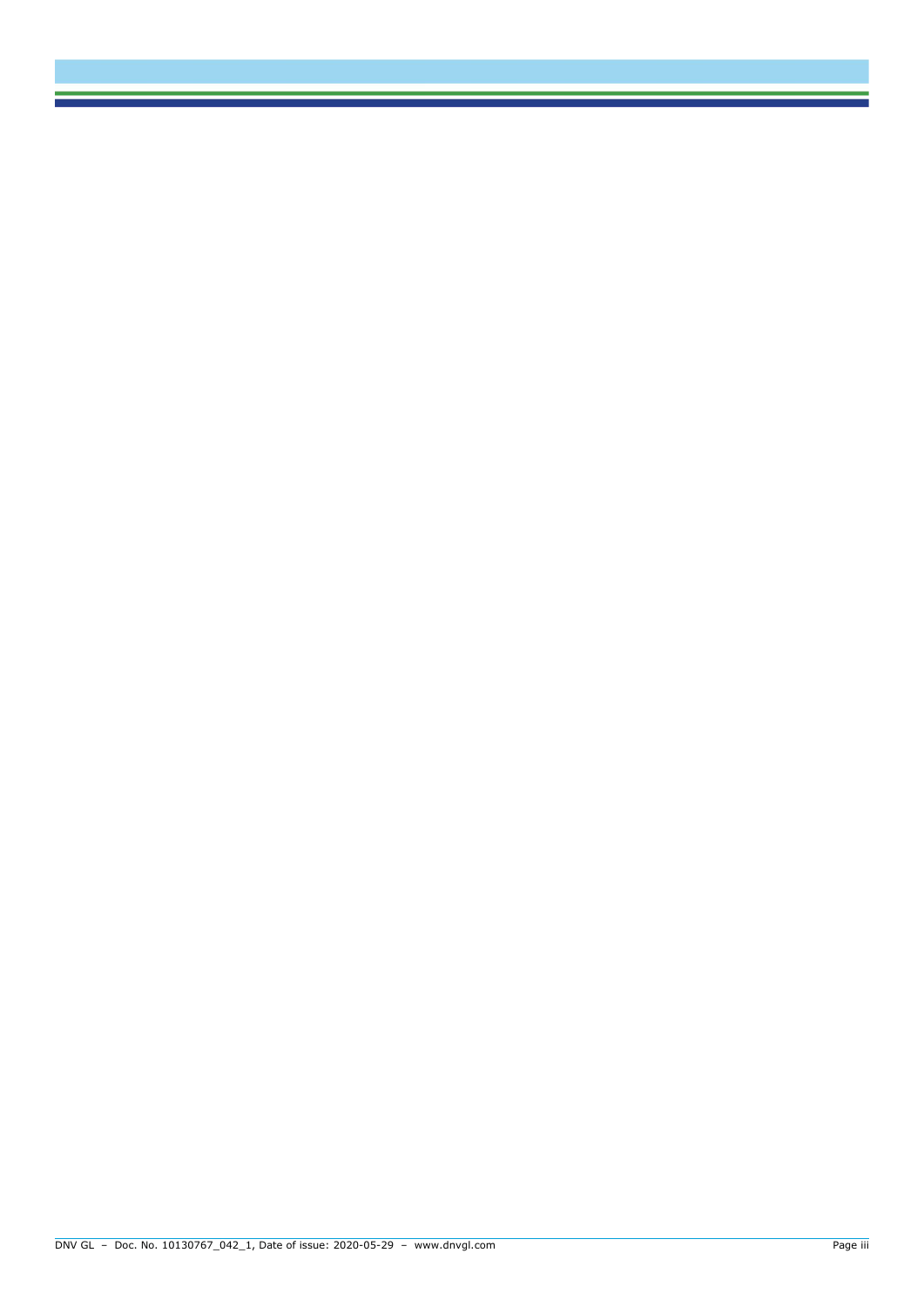## Table of contents

| $\mathbf{1}$   |                                            |                |
|----------------|--------------------------------------------|----------------|
| 1.1            | Overview of Project FUSION                 | 6              |
| 1.2            | Background to this document                | 6              |
| 1.3            | Purpose of this Document                   | $\overline{7}$ |
| $\mathcal{P}$  |                                            |                |
| 3              |                                            |                |
| $\overline{4}$ |                                            |                |
| 5              |                                            |                |
| 5.1            | Quantification of costs                    | 14             |
| 5.2            | Tools to reduce cost of USEF participation | 16             |
| 5.3            | <b>USEF</b> benefits                       | 17             |
| 6              |                                            |                |
|                |                                            |                |
|                |                                            |                |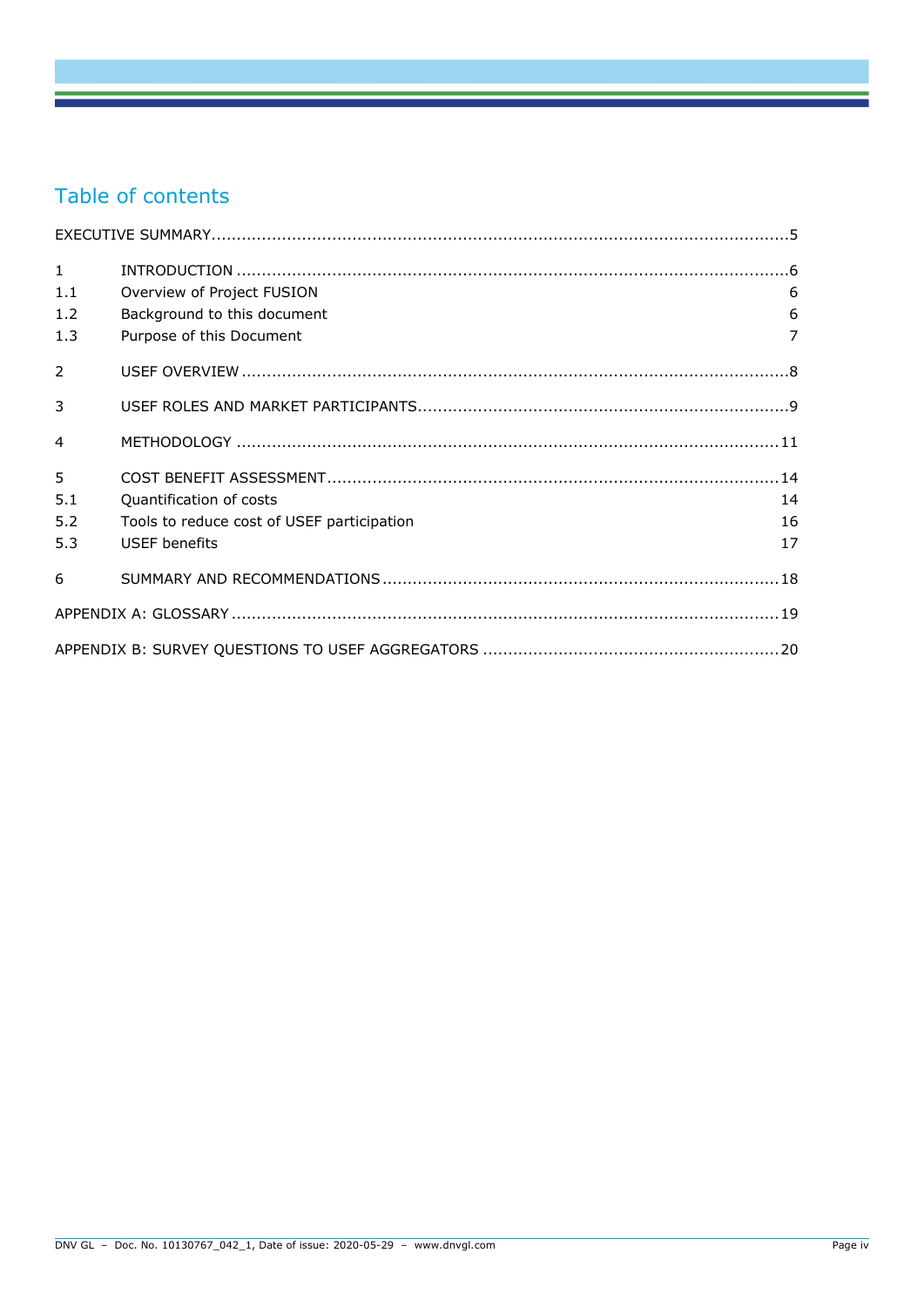### **EXECUTIVE SUMMARY**

This document provides a guide to GB aggregators to identify the potential costs to meet the requirements to participate in the FUSION trial. Compliance with functional specifications of the Universal Smart Energy Framework (USEF) is the main requirement for trial participants and therefore this report analyses the costs of USEF implementation. In addition to the costs, the report further explores opportunities to reduce participation costs and the benefits associated with USEF implementation. The report is prepared by DNV GL as one of the industry partners in Project FUSION and founding partner of the USEF foundation, and further informed by DNV GL's professional experience as a leading energy sector advisory firm.

The first step in quantifying market participant costs is to identify the cost elements associated with the capabilities and functionalities specified by USEF. DNV GL then classified these cost elements in different aggregator maturity levels, allowing for the separation of the elements that are exclusively associated with USEF compliancy from those elements that aggregators could develop to enhance their functionality. In the third step, DNV GL developed a survey and asked four USEF-compliant aggregators to provide an indication of the cost and effort that was associated with them implementing the USEF-specific elements. The conclusions from analysis of survey responses are as follows:

- 1. **Cost of USEF participation:** the effort invested by the surveyed USEF-compliant aggregators ranged between 70 and 120 man-days for the implementation of 'USEF-specific' elements, i.e. of implementing, testing and simulating the USEF communication and learning how to use D-programmes. Less mature aggregators incurred costs to develop/improve other functionalities, which were not exclusive to USEF, such as forecasting, flexibility pricing, flexibility quantification, etc.
- 2. **USEF cost saving tools:** to reduce the effort of USEF implementation, Dutch DSOs in collaboration with Project FUSION are developing two USEF software tools. This report anticipates that these tools might reduce the effort of implementation by 30 to 50 man-days; this range is based on the tool development effort estimated by the Dutch DSOs. Without considering any potential additional costs associated with the tools, the effort to implement 'USEF-specific' elements would then be reduced to a range of between 20 and 90 man-days.
- 3. **USEF benefits:** aggregators identified a number of direct benefits that they experienced from implementing USEF. Among others, aggregators highlighted the value of standardisation. DNV GL quantified the value of standardisation as the avoided cost of implementing a bespoke DSO communication protocol for congestion management services (60-70 man-days as estimated by one of the surveyed aggregators) compared to the one-off cost of implementing a standard protocol. This cost can be fully or partly avoided by having the same standardised protocol for aggregators and DSOs across GB. If widely adopted by DSO and aggregators, USEF could provide this standardisation in GB and aggregators could avoid costs related to bespoke protocols. Although not widely adopted, DNV GL identifies USEF as the only standard in Europe that provides a DSO-Aggregator communication protocol and market interaction processes for congestion management services. As such, one of the main objectives of Project FUSION is to validate the suitability of the USEF standard for the GB market.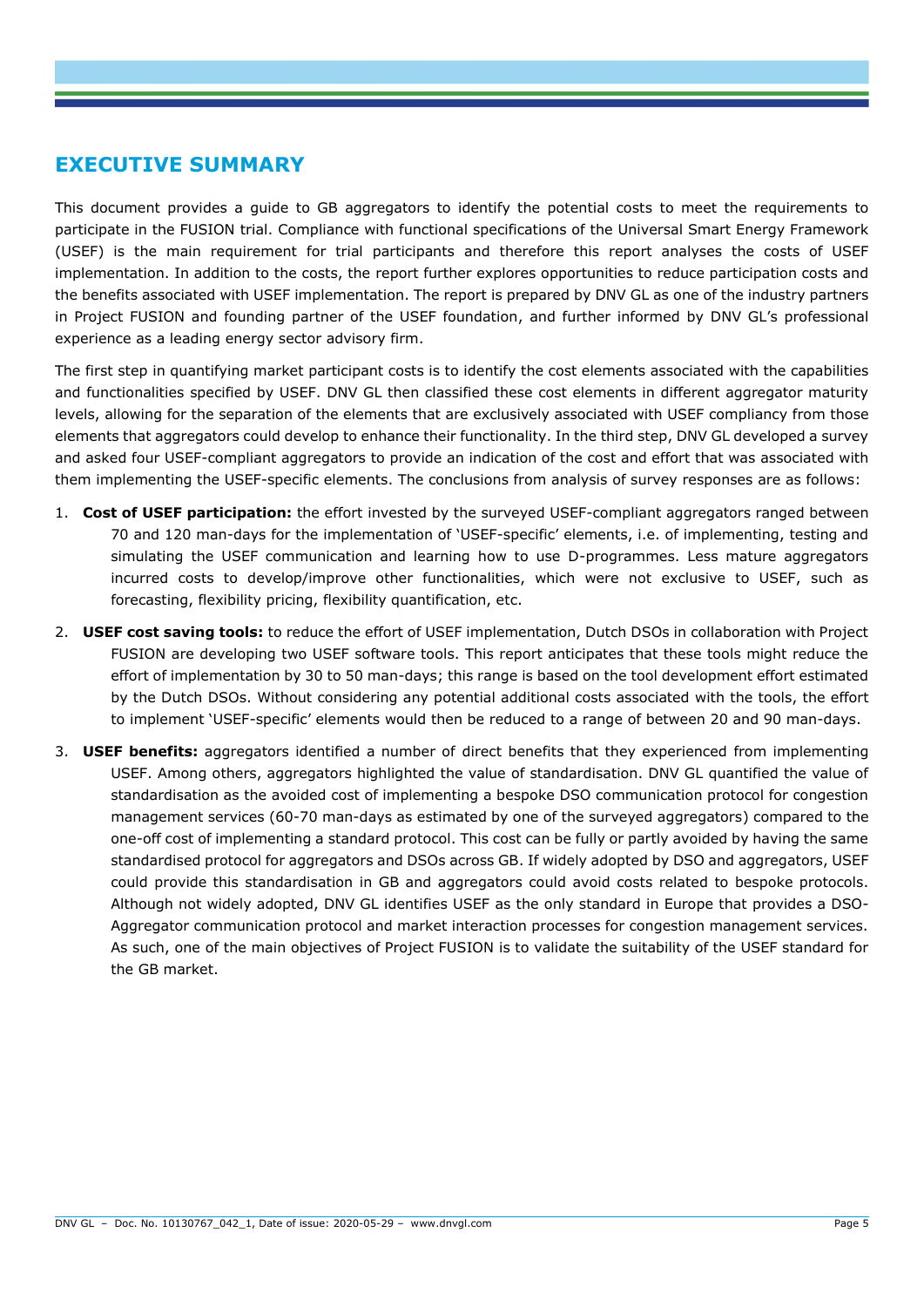## **1 INTRODUCTION**

### **1.1 Overview of Project FUSION**

Project FUSION is funded under Ofgem's 2017 Network Innovation Competition (NIC), to be delivered by SP Energy Networks in partnership with seven project partners: DNV GL, Origami Energy, PassivSystems, Imperial College London (academic partner), SAC Consulting, The University of St. Andrews, and Fife Council.

Project FUSION represents a key element of SP Energy Network's transition to becoming a Distribution System Operator (DSO), taking a step towards a **clean, smart and efficient energy system**. As the electricity system changes from a centralised to a decentralised model, it enables a smarter and more flexible network to function. Project FUSION is trialling the use of commoditised local demand-side flexibility through a structured and competitive market, based on a **universal, standardised market-based framework; the Universal Smart Energy Framework (USEF)**. USEF provides a standardised framework that defines products, market roles, processes and agreements, as well as specifying data exchange, interfaces and control features. The purpose of USEF is to accelerate the transition to a smart, flexible energy system to maximise benefits for current and future customers. Section [2](#page-8-0) provides a brief overview of USEF and Appendix A provides a glossary containing USEF definitions.

Project FUSION will inform wider policy development around flexibility markets and the DNO-DSO transition through the development and testing of standardised industry specifications, processes, and requirements for transparent information exchange between market participants accessing market-based flexibility services. Ultimately, Project FUSION will contribute to Distribution Network Operators and all market actors unlocking the potential and value of local network flexibility in a competitive and transparent manner. In doing so, Project FUSION aims to contribute to addressing the energy trilemma by making the energy system more secure, more affordable and more sustainable.

#### **1.2 Background to this document**

In January 2019, work package 3 (WP3) of Project FUSION commenced with a due diligence of USEF against legal, regulatory and market arrangements governing the GB energy sector. The due diligence was carried out by DNV GL and assessed the fit of USEF with the direction of reform of GB energy policy and regulation, as well as forwardlooking industry initiatives like the Energy Networks Association's Open Networks (ENA ON) project, to inform the transition to a smart, flexible energy system.

The due diligence results showed that across a number of topics there is a close fit between USEF and both the current market design and the likely direction of future market design in GB. The results showed that there are several relevant and valuable innovative elements within USEF that could enrich current discussions and views on future energy market design, both broadening and deepening these views. Project FUSION subsequently sought the feedback of GB energy industry stakeholders on the merits and possible implementation of these innovative elements. The outcomes of this consultation are summarised in the FUSION Consultation report of 15 November 2019.

In addition to innovative USEF concepts, the due diligence also uncovered a small number of conflicts, which may require changes in either USEF or GB arrangements, as well as areas where GB arrangements could add to USEF. However, the due diligence did not indicate any areas that would prevent USEF from being implemented in GB, and Project FUSION's expectations are that only few modifications will be needed on USEF's side, and a limited set of recommendations to adjust current or (proposed) future arrangements in the GB energy system.

The GB Reference implementation Plan document set an implementation plan for USEF in the GB energy market, confirming clear steps for the implementation in GB of several components of USEF, based on the outcomes of the previous documents, Project FUSION Due Diligence and Public Consultation, and further informed through engagements with key stakeholders.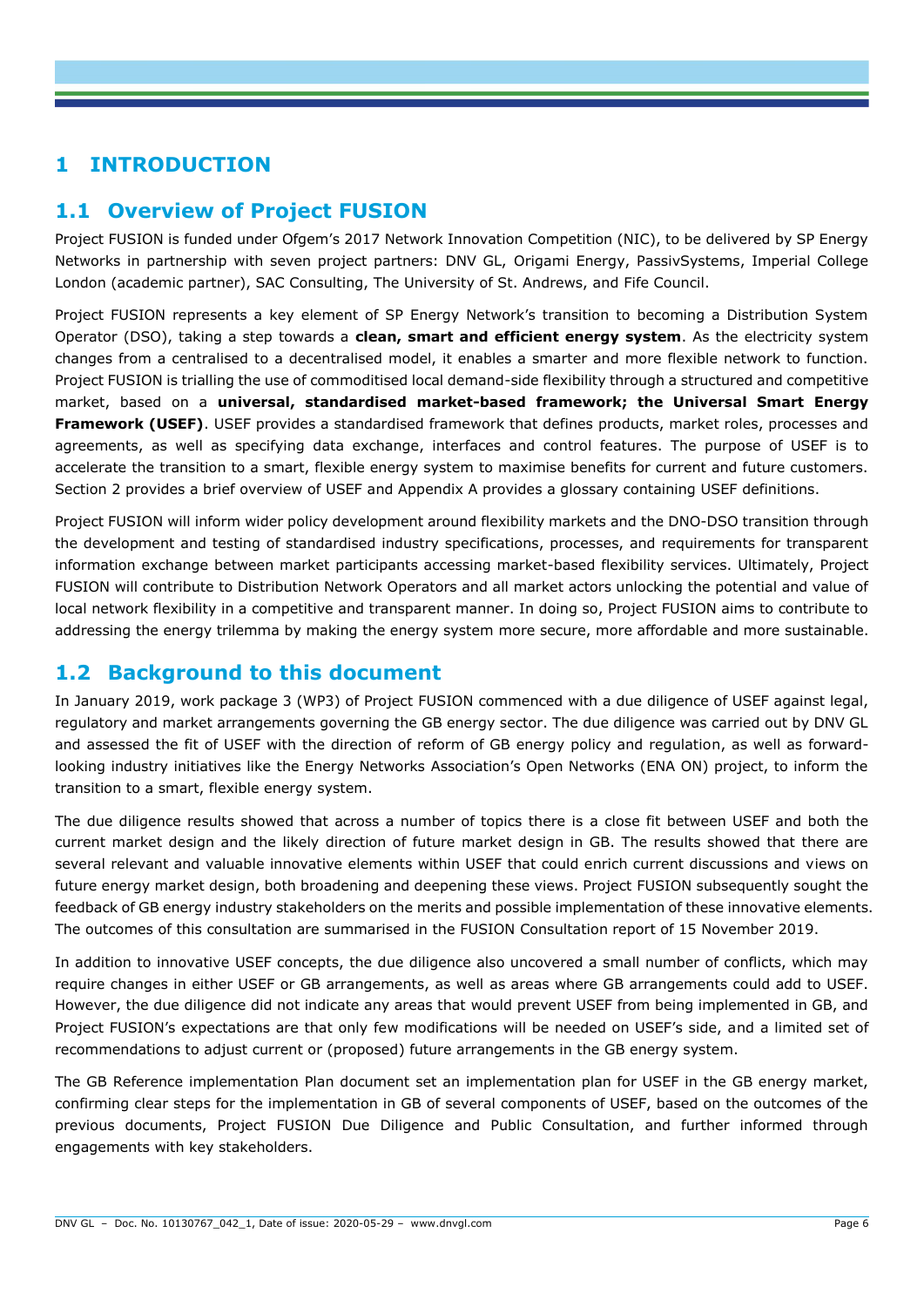In addition to the GB Reference Implementation Plan, the FUSION USEF Implementation Plan document set the deployment of USEF elements in the upcoming flexibility market trial under Project FUSION. The document also provided an overview of the processes and information exchange based on the USEF Market Coordination Mechanism (MCM) that trial participants will implement.

This report is informed by previous work of Project FUSION and particularly by the GB USEF Reference Implementation Plan and the FUSION USEF Implementation Plan.

All relevant documents are available on the Reports & Publication section of the Project FUSION website.<sup>1</sup> In addition, Section [2](#page-8-0) and Appendix A of this report provide a high-level introduction to USEF and a Glossary, respectively, for further reference.

### **1.3 Purpose of this Document**

This report seeks to quantify the indicative cost range for market participants to implement the USEF interface compatibility necessary for participation in Project FUSION. Also, it goes further by quantifying the costs of aggregators becoming USEF compliant.<sup>2</sup> These costs include both the cost of becoming a USEF-compliant aggregator and the associated benefits. Further details on the implementation of the FUSION trial can be found in the FUSION USEF Implementation Plan document,<sup>3</sup> published on the FUSION website. In addition, the communication protocol and other requirements for FUSION trial participants are set out in the FUSION Communication Protocol document.<sup>4</sup>

This purpose of this document is to:

- 1. present a brief USEF overview for context;
- 2. set out USEF roles and their relation to GB market participants under the FUSION context;
- 3. set out the methodology applied to quantify market participant costs for implementing USEF;
- 4. quantify those costs (and the associated benefits); and
- 5. provide recommendations on how to reduce these costs.

<https://www.spenergynetworks.co.uk/pages/fusion.aspx>

 $\overline{2}$ The focus of this report has been exclusively on quantifying this cost for participating aggregators. The cost for participating DSO's has not been addressed in this report. This is due to the associated commercial sensitivities of this analysis, particularly in light of the ongoing competitive procurement of the DSO platform at the time of writing. However, FUSION will generate learnings on the costs for participating DSO's and these will be published in due course as part of Work Package 6 – Learning Dissemination.

<sup>3</sup> [https://www.spenergynetworks.co.uk/userfiles/file/FUSION\\_USEF\\_Implementation\\_Plan.pdf](https://www.spenergynetworks.co.uk/userfiles/file/FUSION_USEF_Implementation_Plan.pdf)

When available, this document can be found in the FUSION website:<https://www.spenergynetworks.co.uk/pages/fusion.aspx>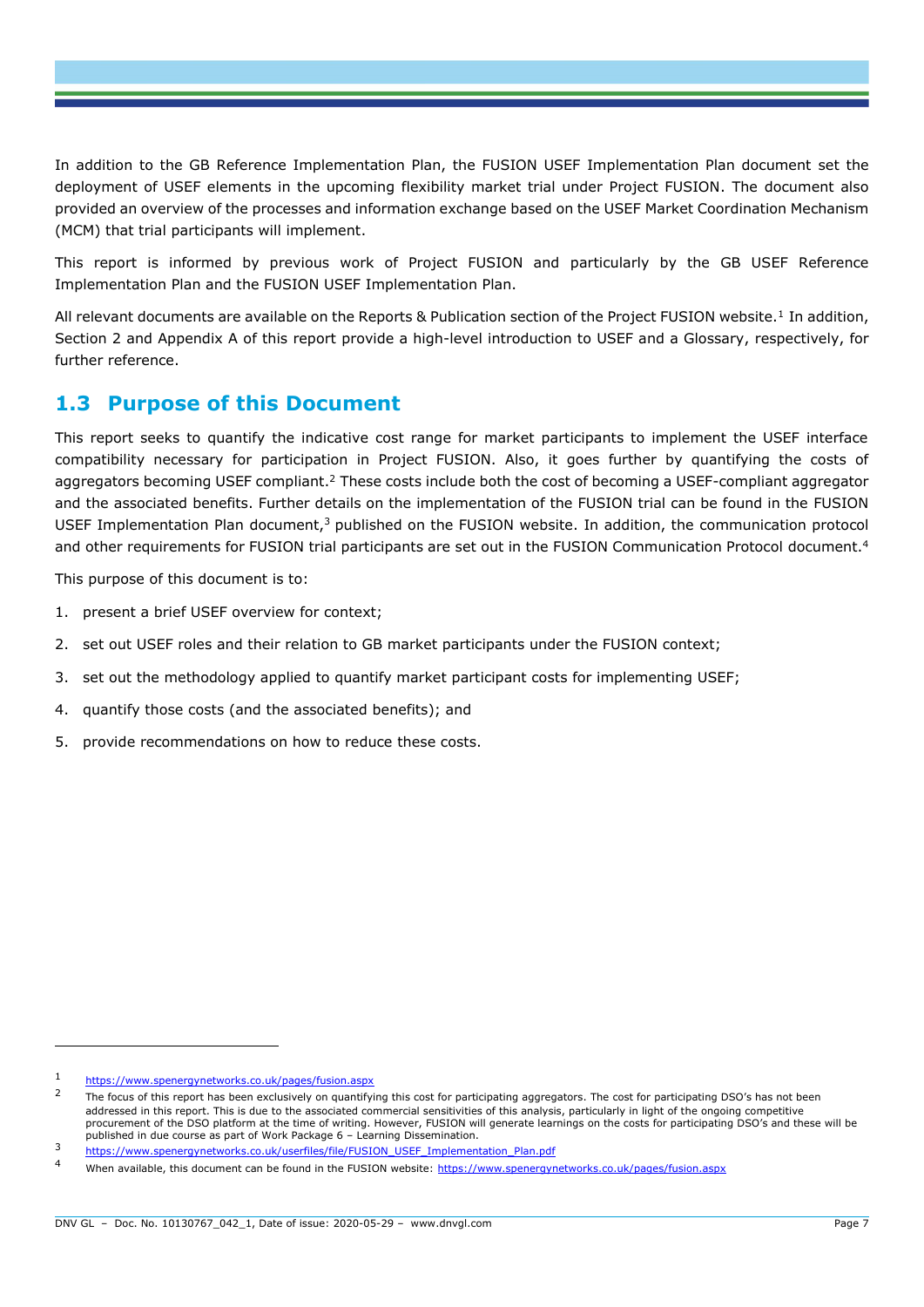### <span id="page-8-0"></span>**2 USEF OVERVIEW**

The USEF framework aims to facilitate effective coordination across all different actors involved in the electricity market by providing a common standardised roles-model and market design while describing communication requirements and interactions between market roles. USEF turns flexible energy use into a tradeable commodity, which is available for all energy market participants to optimise the use of resources and is separated from (but in coordination with) the traditional electricity supply chain. USEF focuses on explicit demand-side flexibility, in which prosumers are contracted by the aggregator to provide specific flexibility services using Active Demand and Supply (ADS) assets. USEF acknowledges but does not provide detailed considerations for implicit demand-side flexibility or peer-to-peer energy trading.

To facilitate the transition towards a cost-effective and scalable model, USEF provides the essential tools and mechanisms which redefine existing energy market roles, add new roles and specify interactions and communications between them. In addition, the USEF standard ensures that all technologies and projects will be compatible and connectable to the energy system, facilitating project interconnection, hence fostering innovation and accelerating the smart energy transition. By delivering a common standard to build on, USEF connects people, technologies, projects and energy markets in a cost-effective manner. Its market-based mechanism defines the rules required to optimise the whole system, ensuring that energy is produced, delivered and managed at lowest cost for the whole system and effectively for the end-user.

The USEF framework provides:

- a **standardised common framework** designed to be implemented on top of current energy markets such as wholesale, retail and capacity markets.
- a description of the **flexibility value chain** (FVC) involving new and existing market players and giving a central role to the aggregator in facilitating flexibility transactions.
- a **roles model** and an **interaction model** to enable the implementation of different business models and interactions between actors.
- a market design described by the **Market Coordination Mechanism (MCM)** which sets out the phases and interaction requirements for flexibility transactions. The MCM provides all stakeholders with equal access to a smart energy system. To this end, it facilitates the delivery of value propositions (i.e. marketable services) to various market parties without imposing limitations on the diversity and customisation of those propositions.
- detailed **communication and market access requirements** taking into consideration privacy and cyber security issues.

For more information, all USEF documents are freely available on the USEF Website.<sup>5</sup> Relevant publications for this report are:

- *USEF: The framework explained.<sup>6</sup>* This document outlines the vision of the USEF Foundation and USEF's approach to the flexibility market design, with a high-level description of the structure, market roles, tools and rules.
- *USEF Flexibility Trading Protocol (UFTP*) *Specifications. <sup>7</sup>* This document provides the detailed communication protocol between DSO and Aggregator.

<sup>5</sup> <https://www.usef.energy/>

<sup>6</sup> USEF: The framework explained  $\frac{https://www.usef.energy/download-the-framework/\#popup_oveclay2}{2}$ 

USEF Flexibility Trading Protocol https://www.usef.energy/download-the-framework/#popup\_overlay1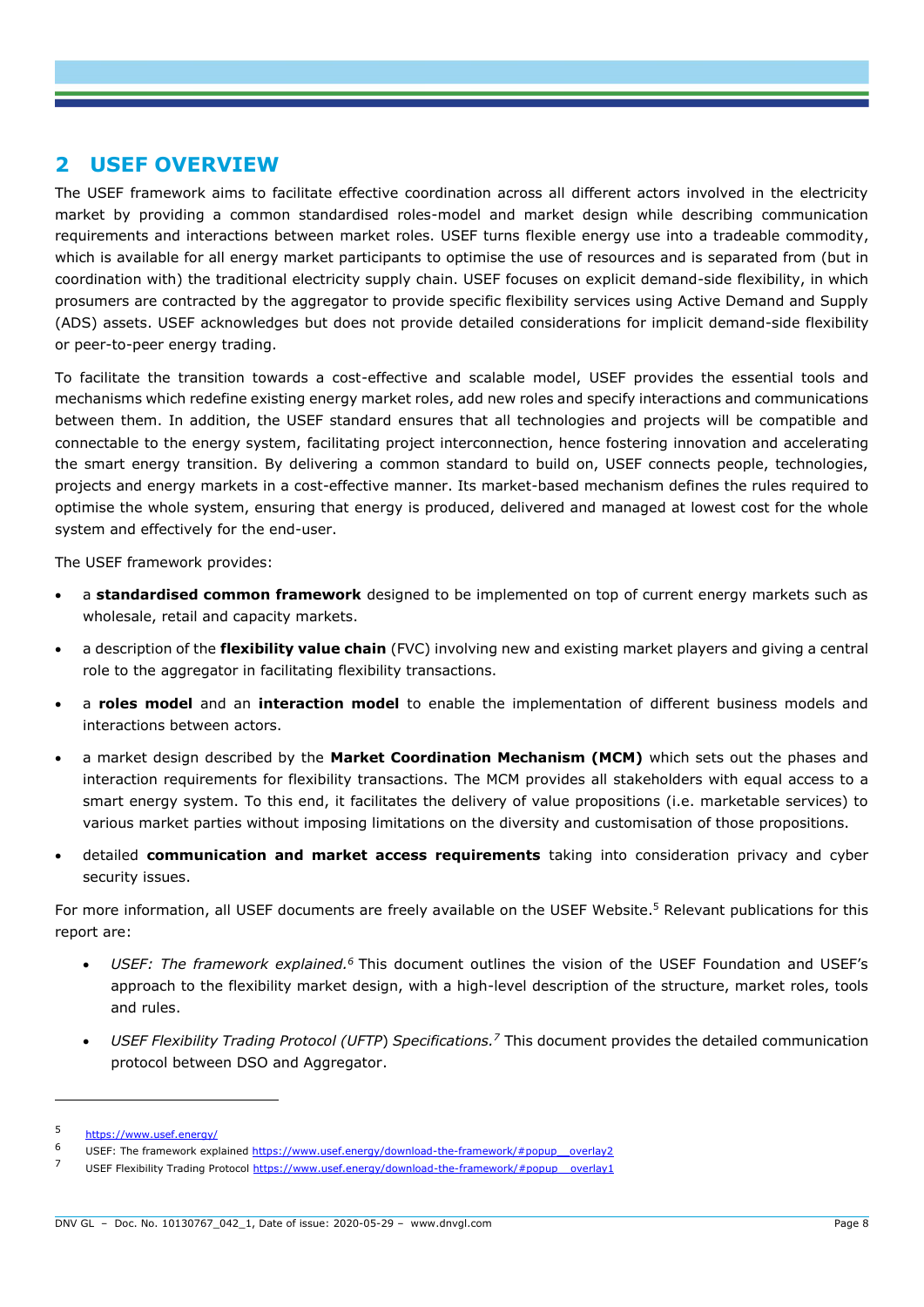### **3 USEF ROLES AND MARKET PARTICIPANTS**

[Table 1](#page-9-0) lists the USEF roles that will be performed during the FUSION trial and how they relate to GB market participants. The colour coding describes whether the USEF role fully matches, partially matches, or does not match the GB arrangements.

Capitalised words indicate USEF terminology. For example, the term "Aggregator" refers to the USEF role, whereas the term "aggregator" refers to the GB market party.

#### <span id="page-9-0"></span>*Table 1 USEF roles in FUSION trial*

#### *Legend:*

Role exists in USEF and GB the arrangements but with slightly different responsibilities or names

Role matches USEF and GB arrangements

Role is exclusive to USEF

| USEF Role included in the FUSION trial                                                                                                                                                                                                                                                  | Relation to GB market participants                                                                                                                                                                                                                                                                                 |
|-----------------------------------------------------------------------------------------------------------------------------------------------------------------------------------------------------------------------------------------------------------------------------------------|--------------------------------------------------------------------------------------------------------------------------------------------------------------------------------------------------------------------------------------------------------------------------------------------------------------------|
| Distribution System Operator (DSO)<br>Role responsible for operating, ensuring the maintenance of<br>and, if necessary, developing the distribution system in a<br>given area.                                                                                                          | This role will be performed by SPEN.                                                                                                                                                                                                                                                                               |
| <b>Active Demand Supply (ADS)</b><br>Energy consuming or producing devices that can be actively<br>controlled.                                                                                                                                                                          | This role refers to the flexible assets that are managed by the<br>Aggregator.                                                                                                                                                                                                                                     |
| Aggregator<br>A service provider that contracts, monitors, aggregates,<br>dispatches and remunerates flexible assets at the customer<br>side. Aggregators buy flexibility from Prosumers and sell it to<br><b>Flexibility Service Providers.</b>                                        | The USEF role definition for Aggregator differs from the<br>market party aggregator. In FUSION, the Aggregator role can<br>be performed by any party that manages a portfolio of<br>flexible assets, for example, aggregators or suppliers.                                                                        |
| Constraint Management Service Provider (CMSP)<br>A provider of constraints management services to a DSO or<br>the ESO.                                                                                                                                                                  | This role provides flexibility to the DSO for constraint<br>management. The CMSP in USEF is market facing, unlike the<br>Aggregator who interacts with the Prosumers.<br>In the FUSION trial, the CMSP role can be performed by any<br>market party that offers flexibility services, for example,<br>aggregators. |
| Common Reference Operator (CRO)<br>Role responsible for operating the Common Reference. The<br>Common Reference as a repository which contains detailed<br>information on network congestion points, their associated<br>connections and active aggregators in the electricity network. | This role will be performed by SPEN.                                                                                                                                                                                                                                                                               |
| Meter Data Company (MDC)<br>Role designating a company responsible for the acquisition<br>and validation of meter data and to facilitate the flexibility                                                                                                                                | This role will be performed by SPEN.                                                                                                                                                                                                                                                                               |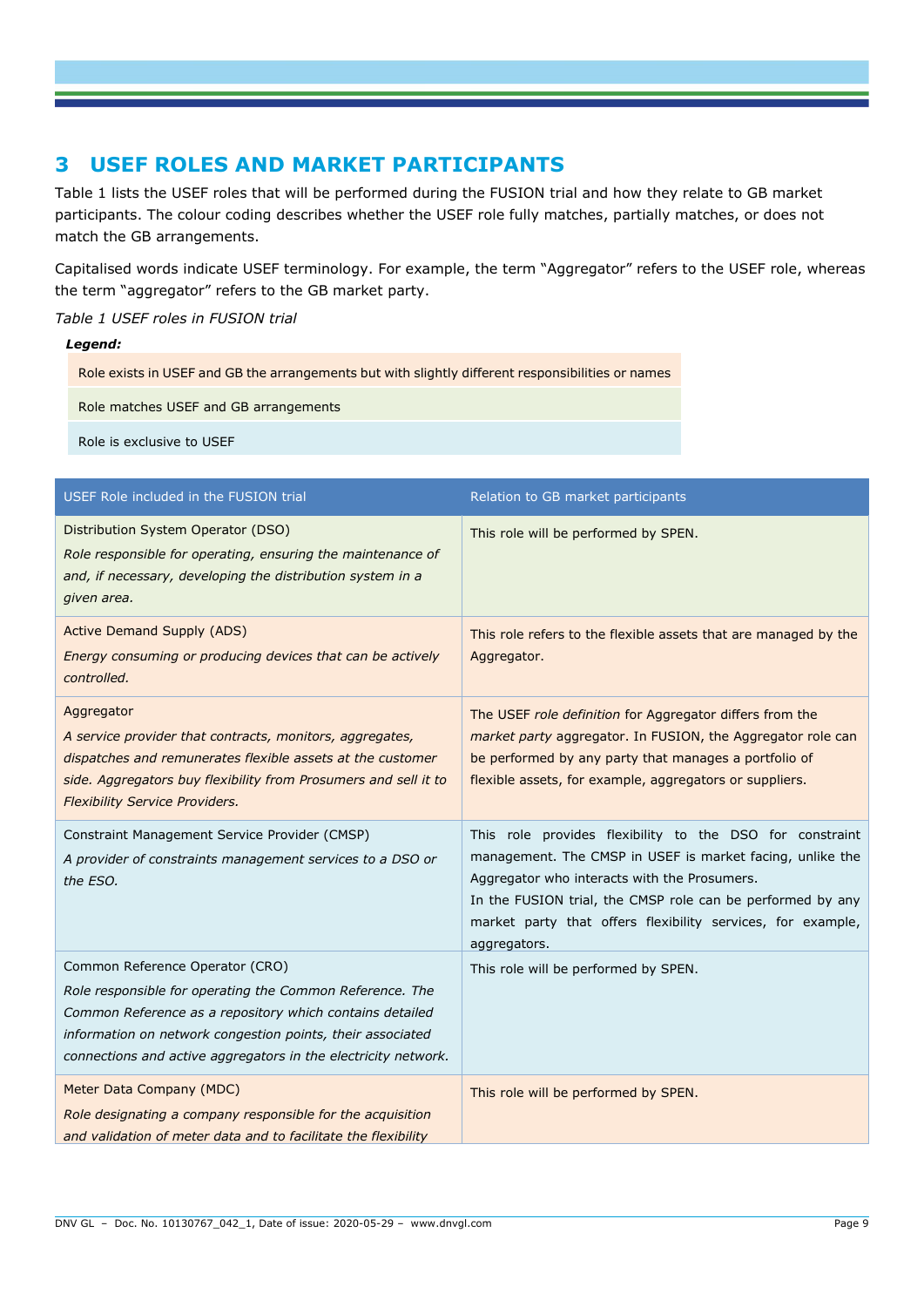*and balancing settlement processes by making accurate and valid data available to market agents.*

Throughout this report, the term aggregator will encompass the roles of Aggregator and Constraint Management Service Provider (CMSP).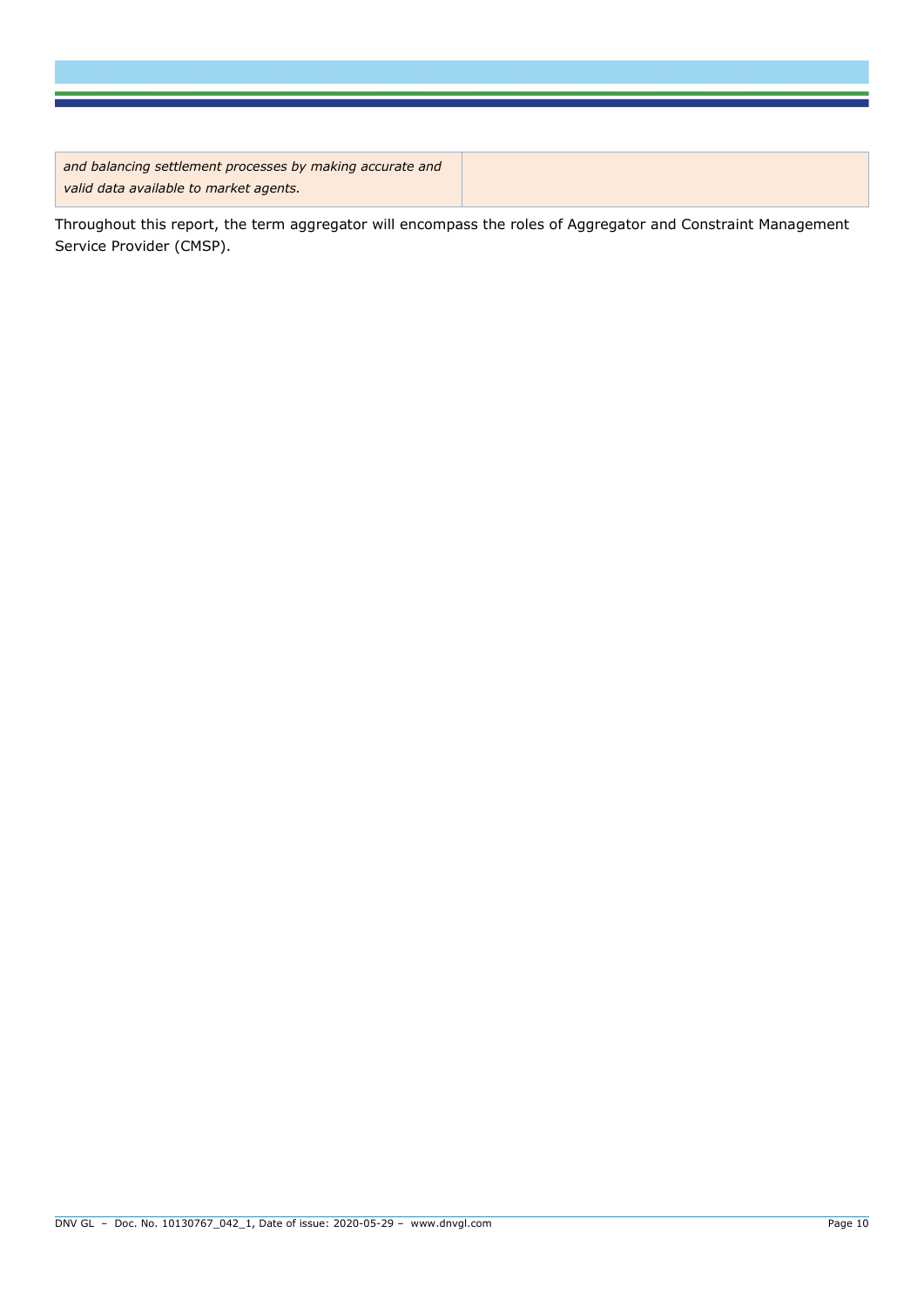#### <span id="page-11-0"></span>**4 METHODOLOGY**

This section describes the methodology to quantify the costs for participating in the FUSION trial. All interested aggregators must be USEF-compliant to offer flexibility services in the trial. Therefore, the quantification is mainly based on the experience of USEF-compliant aggregators and their costs to implement USEF.

Aggregators should meet a list of requirements to be USEF-compliant that goes beyond the implementation of a standardised message protocol. DNV GL has developed a high-level list of costs of the activities that aggregators should perform to provide DSO flexibility services through a market-based and USEF-complaint interaction. The high-level costs list consists of the following elements:

- 1. **USEF communication protocol:**<sup>8</sup> The implementation, testing and simulation of USEF Flexibility Trading Protocol (UFTP).
- 2. Long-term, day-ahead and intra-day forecasting: The capability to forecast the demand/generation and available capacity of flexible assets per Settlement Periods (SP).
- 3. **D-programmes**: The capability to translate forecasts to the D-programme structure and the capability to use D-programmes as a baseline to quantify delivered flexibility.
- 4. Flexibility delivery quantification: The capability to quantify and justify the delivered flexibility.
- 5. Flexibility pricing: The capability to assign a price to the offered flexibility.
- 6. Portfolio optimisation: The capability to optimise the portfolio of assets attending the Prosumer needs.
- 7. Monitoring: The capability to monitor available capacity and performance of the portfolio of assets.
- 8. Dispatch: The capability to activate/dispatch flexible assets upon request.
- 9. Aggregation at congestion point level: The capability to identify and aggregate the assets connected to the congestion points.
- 10. Local sub-metering: Installation of local submetering if required by the specific service.
- 11. Value stacking: The capability to participate in different services/markets with a portfolio of assets

Albeit that all these elements are needed to participate in a USEF mechanism, it should be noted that many of these elements would be required if an aggregator participated in a bespoke DSO congestion management mechanism that is built upon the same principles as USEF (market-based, transparent, scalable, suitable for value stacking and future proof). Therefore, USEF-specific elements and non-USEF specific elements should be distinguished. USEFspecific elements are the **USEF communication protocol** and **D-programmes**. The remaining elements, although necessary for USEF compliancy, can be classified as non-USEF-specific. This categorisation shows that the costs will strongly depend on the maturity level of the aggregator prior to implementing USEF. For example, some aggregators may have already implemented several of the listed elements as part of their business as usual aggregation services.

To visualize this, DNV GL created a small *maturity model*. DNV GL broke down the high-level cost element list *(listed earlier in section 4)* in three complexity levels: Low (L), Medium (M) and High (H). DNV GL grouped the cost-elements to develop different *aggregator maturity levels* for aggregators providing flexibility services to a DSO*.* [Figure 1](#page-13-0) shows the relation between the maturity level and the cost and complexity to become USEF-compliant. In Figure 1, the Xaxis shows 5 aggregator maturity levels  $(1-5)^9$  with corresponding aggregator capabilities. The Y-axis reflects the

<sup>8</sup> USEF Flexibility Trading Protocol https://www.usef.energy/download-the-framework/#popup\_overlay1

<sup>9</sup> This classification was developed solely to support the quantification analysis and do not have any implications outside of this study.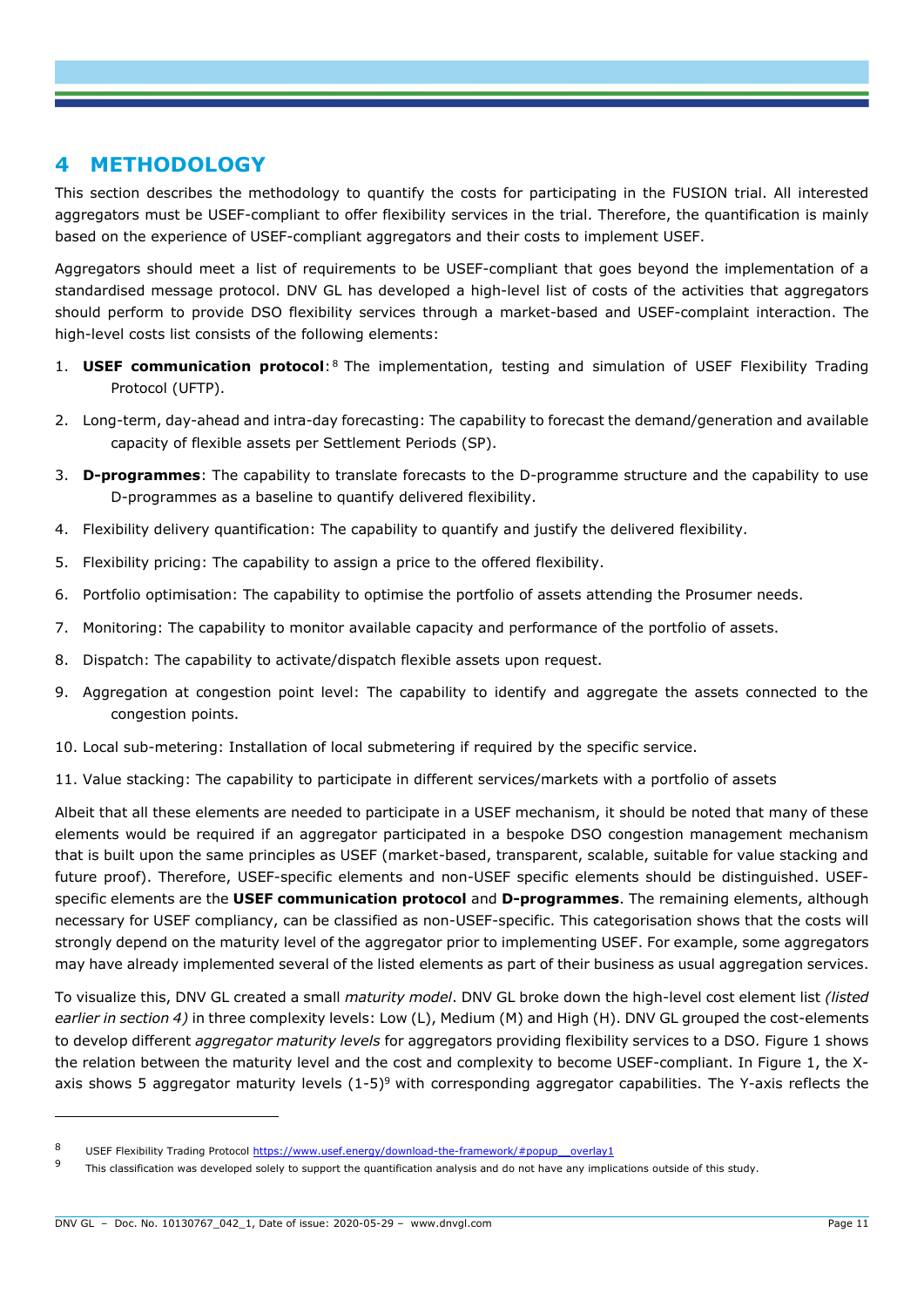complexity of the processes associated with each maturity level and the relative costs associated with achieving each respective maturity level from scratch.

The aggregator capabilities reflected within each ascending maturity level are cumulative. This means that each level assumes the implementation of the elements of the less mature levels.<sup>10</sup>

- 1. Level 1 represents the most basic aggregator, where the DSO directly controls the assets of the aggregator's customers.
- 2. Level 2 represents an aggregator that performs the dispatch of a portfolio of flexible assets fully dedicated to the DSO. Apart from managing customer relations, Level 2 aggregator is able to monitor and quantify the flexibility which is delivered from a small and homogeneous portfolio of assets.
- 3. Level 3 represents an aggregator that has a dedicated portfolio delivering flexibility to a DSO. In addition to Level 2 capabilities, Level 3 aggregator is also able to perform forecasts, flexibility pricing, portfolio optimisation and more complex flexibility delivery quantification.
- 4. Level 4 represents an aggregator that offers flexibility to a DSO through a market-based interaction. Level 4 capabilities are more complex than less mature levels. In addition, Level 4 aggregator is able to aggregate at congestion point level, has value stacking capabilities and has enabled an advanced, yet bespoke communication protocol to interact with the DSO.
- 5. Level 5 represents a USEF-compliant aggregator. The differences between Level 4 and Level 5, are that the communication protocol in Level 5 is the UFTP (USEF Flexibility Trading Protocol) and that the aggregator uses D-programmes for both, the forecasting and baselining.  $\Delta$ USEF symbolises the cost of implementing a market-based interaction based on USEF.

Although levels 4 and 5 are similar, we still need to apply different maturity levels to distinguish the costs of implementing the USEF standard from all costs that are realised to participate in a non-standardized, yet fully developed and market-based congestion management mechanism, alongside other market activities. This implies that the *bespoke communication protocol implementation* in level 4 is not a requirement for level 5. In other words, the aggregator does not need to implement a bespoke DSO communication protocol to move from level 3 to level 5. On the other side an aggregator in level 4 (who has already implemented a bespoke communication protocol) would need to incur the cost of implementing the USEF communication protocol to become USEF compliant and reach level 5.

 $10$  Note, that in this exercise we provide a minimum complexity requirement per level. The cost associated to further increasing quality or complexity of the different elements is out of the scope of the study.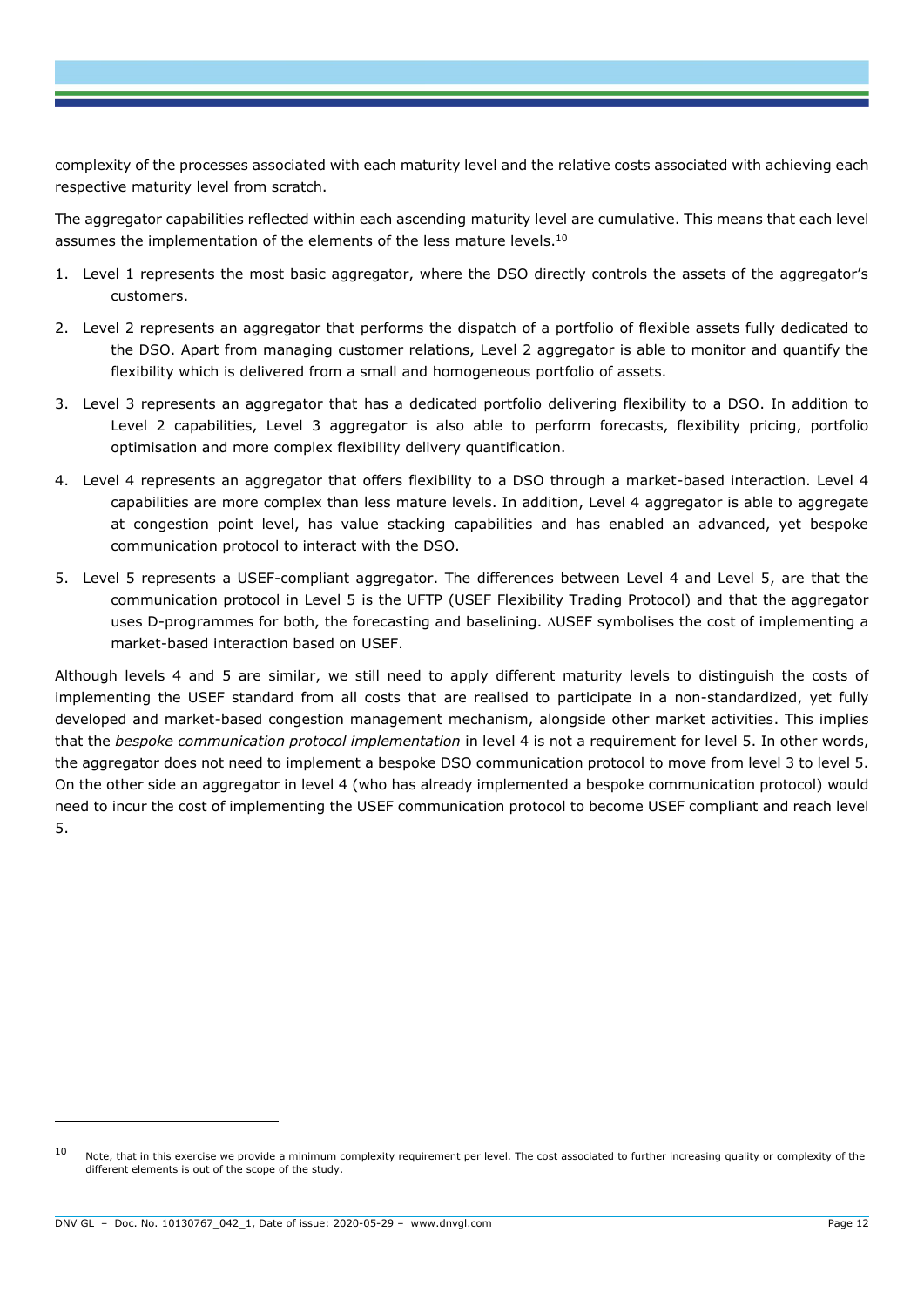

Aggregator providing congestion management services to DSO

<span id="page-13-0"></span>

To get an estimation of the cost resulting from USEF implementation,  $\triangle$ USEF, we have developed a survey<sup>11</sup> (Appendix B) for aggregators that have already implemented USEF. Primarily, the questions aimed to:

- 1. Identify the aggregator's maturity level and capabilities **before** USEF implementation; and
- 2. Quantify the effort invested by the aggregator to become USEF compliant.

In addition to calculating the cost of implementing USEF, we also sought to:

- 3. Discover the benefits that the USEF implementation brought to USEF-compliant aggregators; and
- 4. Collect suggestions on how the USEF costs can be brought down.

Following the survey, we quantified the cost per aggregator maturity level, subject to the previous level of the USEF aggregators participating in the survey. Finally, we quantified the saving associated to two USEF tools and will be used to estimate the total cost of implementing USEF.

In order to gauge the costs of non-USEF-compliant (GB) aggregators achieving USEF compliance, Project Partners originally planned to include these aggregators in the survey to ascertain their existing maturity level. However, given the commercial sensitivity of the responses to such a survey, the aim of the exercise shifted to focus not on surveying GB aggregators per se, but rather introducing them to the survey questions so that they could use them internally within their organisations to position themselves on the determine cost of participation based on their maturity level.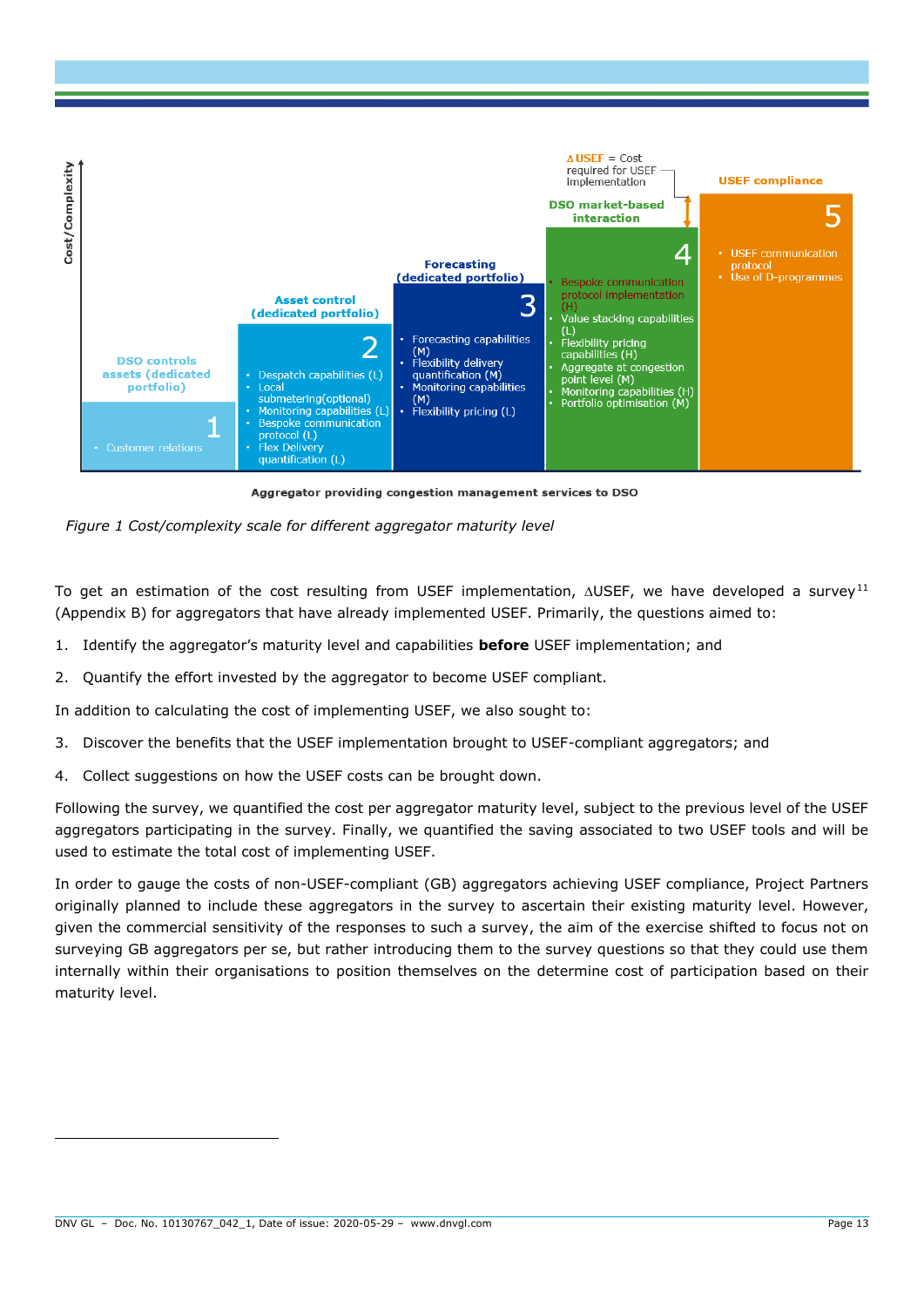## **5 COST BENEFIT ASSESSMENT**

### <span id="page-14-1"></span>**5.1 Quantification of costs**

The quantification of costs is based on the experience of existing USEF-compliant aggregators. Four USEF-compliant aggregators, that will remain anonymous, participated in a survey, which was prepared by DNV GL. These aggregators had different original maturity levels, ranging from level 2 to level 4, prior to becoming USEF-compliant. As such, they had to adopt a variety of functionalities/capabilities which were both USEF-specific and non-USEFspecific.

[Figure 2](#page-14-0) illustrates the cost range (in man-days) to enable the elements described in Section [4.](#page-11-0) The costs which are exclusively associated to USEF are the **USEF communication protocol** implementation (including testing and simulation) and the use of **D-programmes**. The costs for USEF communication protocol elements and the use of Dprogrammes range from 50 to 100 and 1 to 20 man-days of work respectively. The remaining elements and their associated costs represented enhancements made by the aggregators to increase their maturity level that were not exclusively USEF-driven.



*Figure 2 USEF Aggregators' effort range per capability*

<span id="page-14-0"></span>[Figure 3](#page-15-0) shows the aggregated costs, for USEF-specific and non-USEF-specific elements, mapped against the different maturity levels of the surveyed aggregators. The figure indicates that lower maturity levels require greater effort to enable the non-USEF-specific capabilities. Whereas the costs associated to USEF implementation, are relatively similar for all aggregators. The maximum effort was estimated at 120 man-days by an aggregator at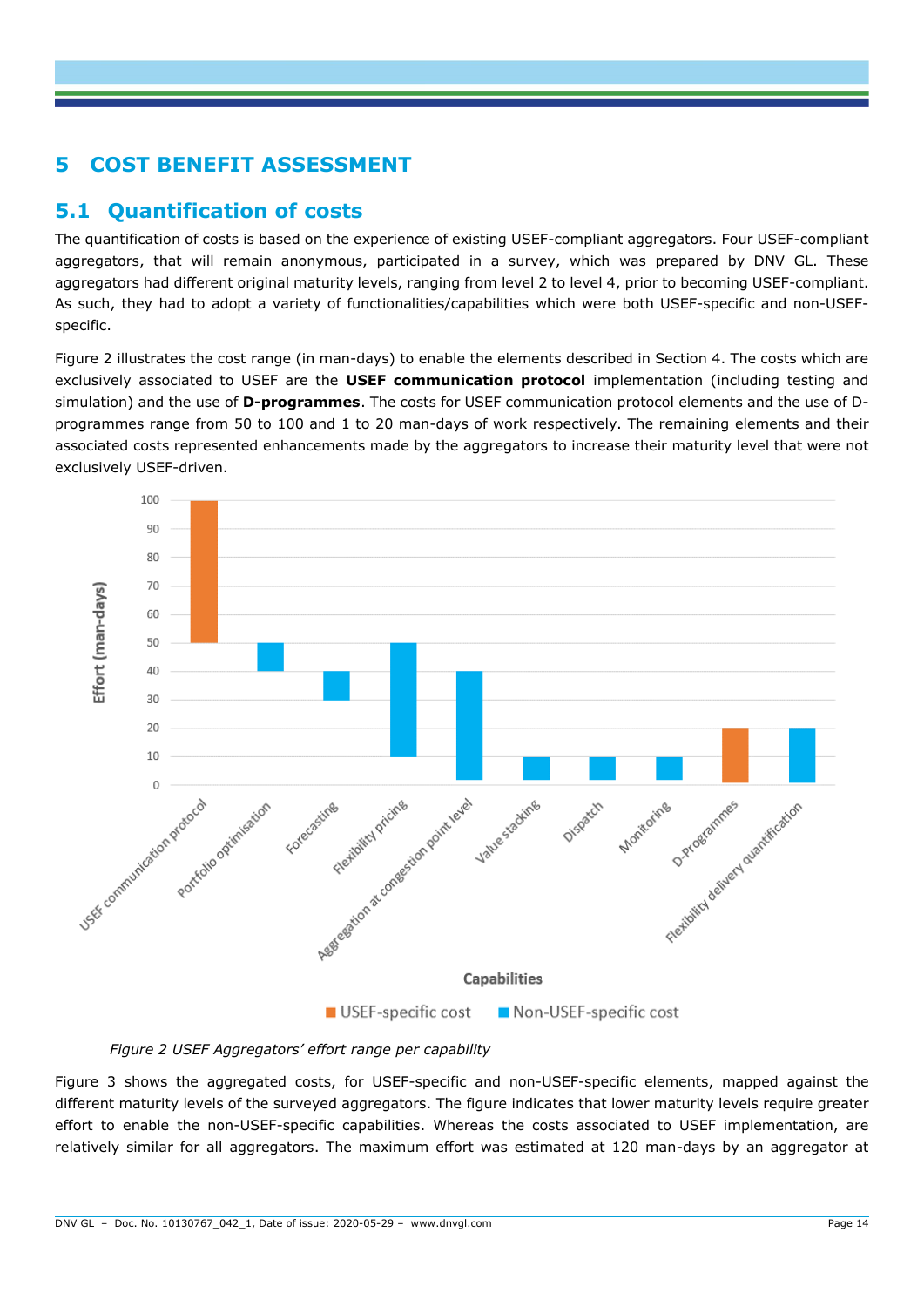maturity level 2-3 and the lowest effort at 70 man-days by an aggregator at maturity level 4.<sup>12</sup> The plot shows the median value of the ranges provided by the survey participants.



*Figure 3 USEF-compliant Aggregators' median total effort per survey participant AGR1-AGR4 (indicating maturity level in brackets)*

<span id="page-15-0"></span>[Figure 4](#page-16-0) has integrated survey figures into [Figure 1.](#page-13-0) Each step has an effort range which is expressed in man-days. Hence, AUSEF can be deduced as follows:

 $\Delta \text{USEF} = \text{effort}(\text{[USEF communication protocol]} + \text{[use of D - Programmes]})$ 

 $\Delta \text{USEF} = [70 - 120] \rightarrow \text{Median of 95 man days}$ 

Note that surveyed aggregators at levels 2 and 3 stepped up to level 5 without having implemented or designed a bespoke DSO communication protocol, therefore the cost associated to that element is not represented in the non-USEF-specific effort figures.

<sup>&</sup>lt;sup>12</sup> Note that the capabilities described under each level only give an indication of the minimum level required to offer flexibility services to DSOs using various mechanisms. An aggregator can decide to further increase the quality level of their capabilities. Those costs are out of scope of this report.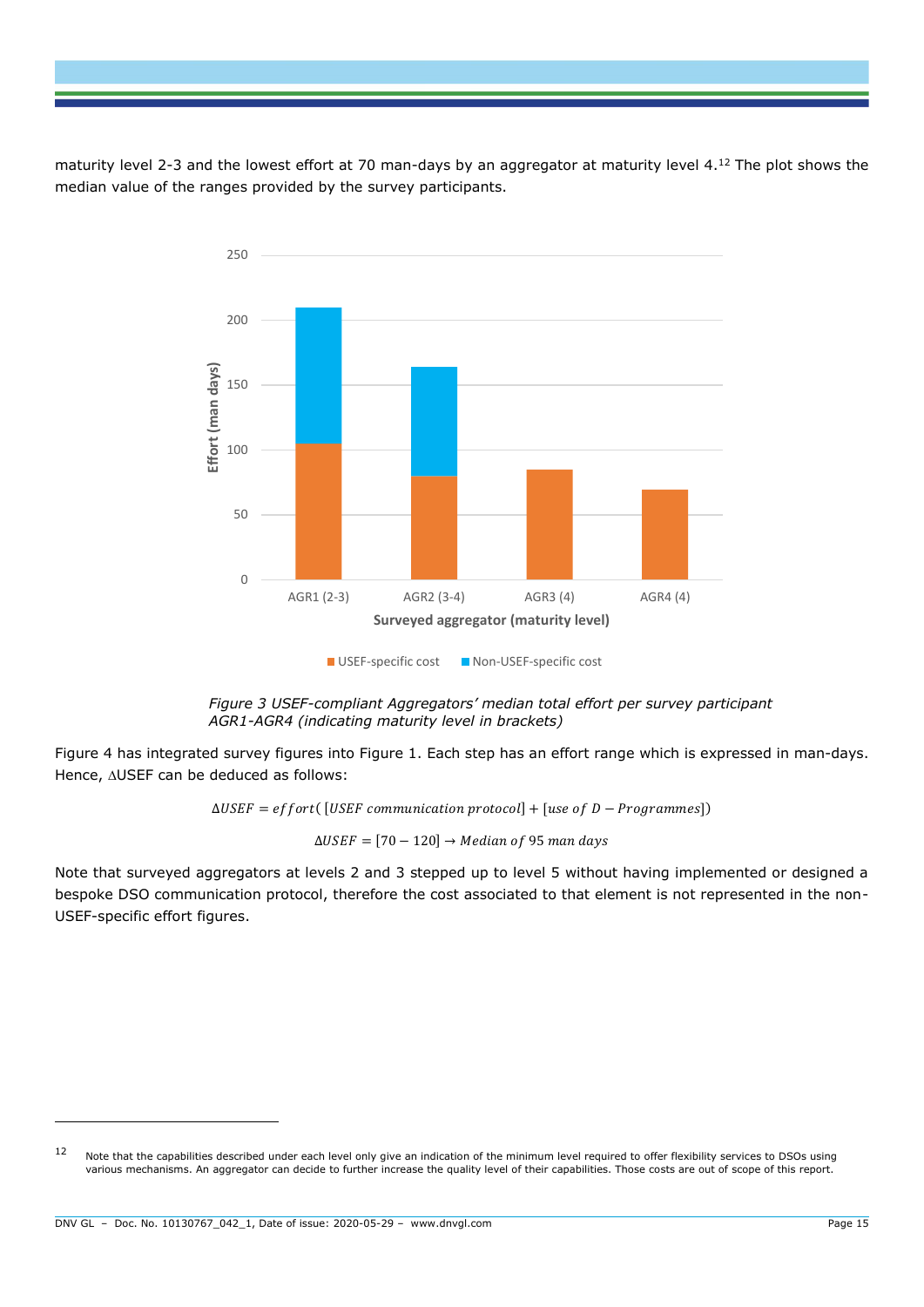

Aggregator providing congestion management services to DSO

*Figure 4 Aggregated effort range associated with increasing maturity level and becoming USEFcompliant* 

### <span id="page-16-0"></span>**5.2 Tools to reduce cost of USEF participation**

As per [Figure 2,](#page-14-0) USEF-compliant aggregators acknowledged the implementation, testing and simulation of the USEF communication protocol as one of the highest costs for becoming USEF compliant. Dutch DSOs, in collaboration with Project FUSION and the USEF Foundation, are developing two tools to reduce USEF implementation costs and ease the implementation process. These tools are listed below:

- 1. UFTP message library: This tool will consist of the combination of two parts: 1) an open-source Java software library that can be integrated in the aggregator's own software; and 2) A wrapper around this library that offers an Application Program Interface (API) that enables the aggregator (or any other USEF role) to communicate to other USEF roles according to the UFTP messaging scheme. This tool will be open-source and accessible to all aggregators.
- 2. USEF simulator: This tool intends to simulate the end-to-end DSO-Aggregator message exchange for the different USEF Market Coordination Mechanism phases. There might be a license cost associated to this tool. For the FUSION trial, Project FUSION might partly or fully absorb this cost to support the trial participants.

DNV GL has estimated that the use of these tools during the USEF implementation can reduce the effort of implementing the USEF communication protocol by approximately 30 to 50 man-days. This range is based on the estimate of the tool development effort by Dutch DSOs.

Applying this figure to the estimation deduced in Section [5.1,](#page-14-1) the resulting USEF implementation cost using the USEF tools,  $\triangle$ USEF<sub>tool</sub>, is as follows:

 $\Delta \text{USEF}_{tools} = \Delta \text{USEF} - \text{effort}([\text{tool saving}]) = [70, 120] - [30, 50]^{13}$ 

 $\Delta \text{USEF}_{\text{tools}} = [20 - 90] \rightarrow \text{Median of 55 man days}$ 

<sup>13</sup> The intervals are subtracted as follows, 70-50=20; 120-30=90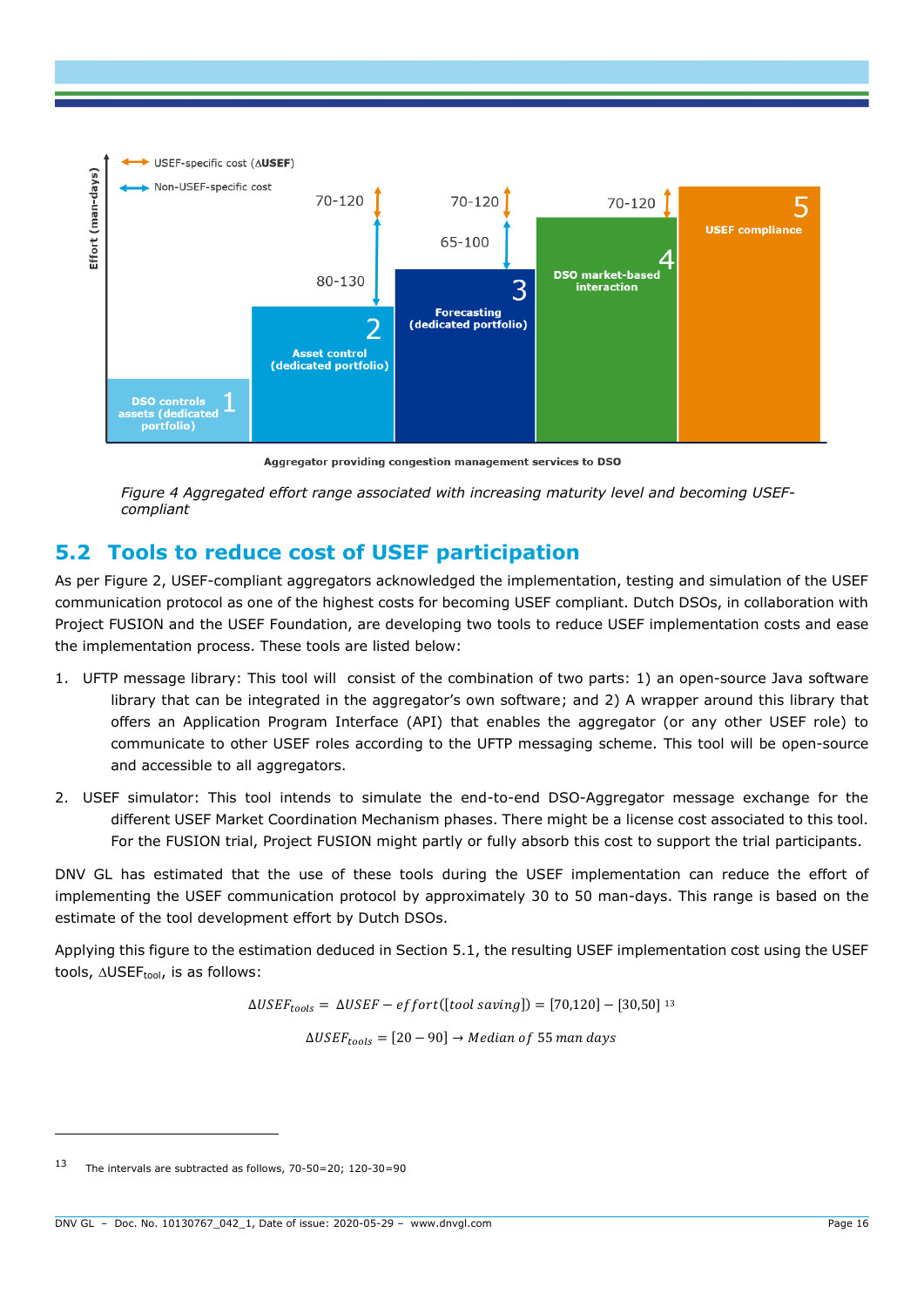### **5.3 USEF benefits**

Surveyed USEF-compliant aggregators have also reported the benefits from implementing USEF and participating in DSO products based on the USEF framework. To the question "What are the benefits that you have experienced by implementing USEF?" aggregators answered that USEF:

- 1. "Saves time by having a protocol that is ready for implementation (for both DSO and Aggregator) and being able to do it simultaneously;"
- 2. "Saves time by avoiding discussions and negotiations with the DSO on which party should develop communication protocol;"
- 3. "Is a standard protocol and allows for fast implementation after the first experience;"<sup>14</sup>
- 4. "Gives an extra market position;"
- 5. "Provides structure;"

ł

- 6. "Messaging works well and it is useful;"
- 7. "Helps to think on a more local and aggregated level;"
- 8. "Helps to build expertise as an independent aggregator;" and
- 9. "The protocol can be built in a flexible way and components can be reused for other flexibility trading activities."

The most valuable USEF benefit and the purpose of its development is USEF's potential to become a European flexibility standard. DNV GL's analysis highlights that the lack of a standardised communication protocol between flexibility providers and DSOs creates additional market entry costs for aggregators who wish to participate in DSO flexibility trading. Particularly, the cost of implementing a bespoke DSO communication protocol, according to one of the surveyed aggregators, is approximately 60-70 man-days.

In GB, there is no standardised aggregator-DSO communication protocol in place. In this case, an aggregator willing to offer flexibility to all 6 DSOs would need to implement 6 different DSO bespoke protocols. This implementation will add up to an effort that ranges from 360-420 man-days. This cost can be fully or partly avoided by having the same standardised protocol adopted by all aggregators and DSOs across GB.

Although not widely adopted yet, USEF has been implemented in multiple pilots in European countries as well as for business as usual flexibility services by several DSOs. This report has identified USEF as the only open standard in Europe that provides a DSO-aggregator communication protocol as well as market interaction processes for congestion management services. As such, if widely adopted USEF could provide this standardisation for all aggregators and DSOs in GB and aggregators could avoid costs related to bespoke protocols (e.g. 360-420 mandays). <sup>15</sup> Therefore, one of the Project FUSION objectives is to validate that the USEF standard is fit for purpose in the GB market.

<sup>14</sup> In the Netherlands several DSOs have implemented the USEF protocol for their congestion products.

 $15$  This cost does not include extra security and testing requirements by individual DSOs.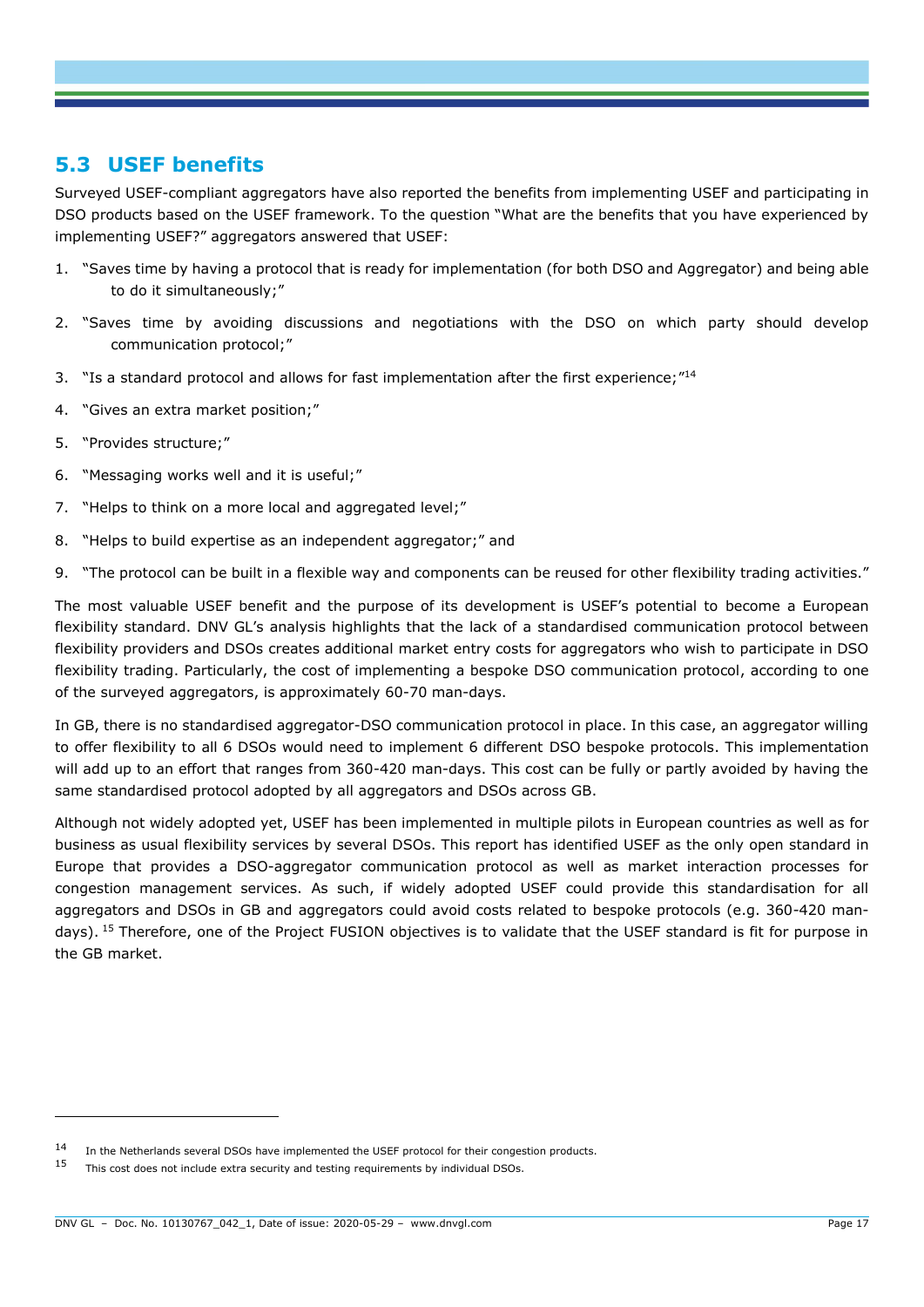#### **6 SUMMARY AND RECOMMENDATIONS**

This report informs GB flexibility providers about the costs for an aggregator to become USEF-compliant, i.e. to comply with those USEF requirements specified as necessary to participate in the FUSION trial.

The first step of the quantification of the market participant costs is to summarise the functional requirements of USEF compliance. Secondly DNV GL categorized aggregator maturity levels as a function of the extent to which the aggregator was able to deliver these functional requirements and others, allowing for the functional elements that are exclusive to USEF to be distinguished from those which are not USEF-specific. At the end of the process, DNV GL developed a survey and asked USEF-compliant aggregators to provide an indication of the effort/cost that they had to invest in order to transition becoming USEF-compliant. The conclusions of the quantification of market participant costs are summarised below:

- **Cost of USEF participation:** the effort invested by the surveyed USEF-compliant aggregators ranged between 70 and 120 man-days for the implementation of 'USEF-specific' elements, i.e. of implementing, testing and simulating the USEF communication and learning how to use D-programmes. Less mature aggregators incurred costs to develop/improve other functionalities, which were not exclusive to USEF, such as forecasting, flexibility pricing, flexibility quantification, etc. The estimated effort to enable these 'non-USEF' functionalities is between 65 and 130 man-days depending on the original maturity level of the aggregator.
- **USEF cost saving tools:** to reduce the effort of USEF implementation, Dutch DSOs in collaboration with Project FUSION are developing two USEF software tools: one will contain a USEF messaging component to aid communication between DSO and aggregator platforms and the other will be a DSO simulation tool through which USEF aggregators can test that their communication processes comply with UFTP. This report anticipates that these tools might reduce the effort of implementation by 30 to 50 man-days; this range is based on the Dutch DSOs estimate of the tool development effort. Without taking into account any potential additional costs associated to the tools, the effort of USEF participation in that case would then be reduced to a range of between 20 and 90 man-days.
- **USEF benefits:** aggregators identified a number of direct benefits that they experienced from implementing USEF. Among others, aggregators highlighted the potential value of standardisation. DNV GL quantified the value of standardisation as the avoided cost of implementing a bespoke DSO communication protocol for congestion management services (60-70 man-days as estimated by one of the surveyed aggregators) compared to the oneoff cost of implementing a standard protocol. In GB, there is no standardised aggregator-DSO communication protocol in place. In this case, an aggregator willing to offer flexibility to all 6 DSOs would need to implement 6 different DSO bespoke protocols which will add up to an effort that ranges from 360-420 man-days. This cost can be fully or partly avoided by having the same standardised protocol for aggregators and DSOs across GB. If widely adopted, USEF could provide this standardisation for all aggregators and DSOs in GB and aggregators avoid costs related to bespoke protocols (e.g. 360-420 man-days). Although not widely adopted, DNV GL identifies USEF as the only standard in Europe that provides a DSO-Aggregator communication protocol and market interaction processes for congestion management services. As such, one of the main objectives of Project FUSION is to validate the suitability of the USEF standard for the GB market.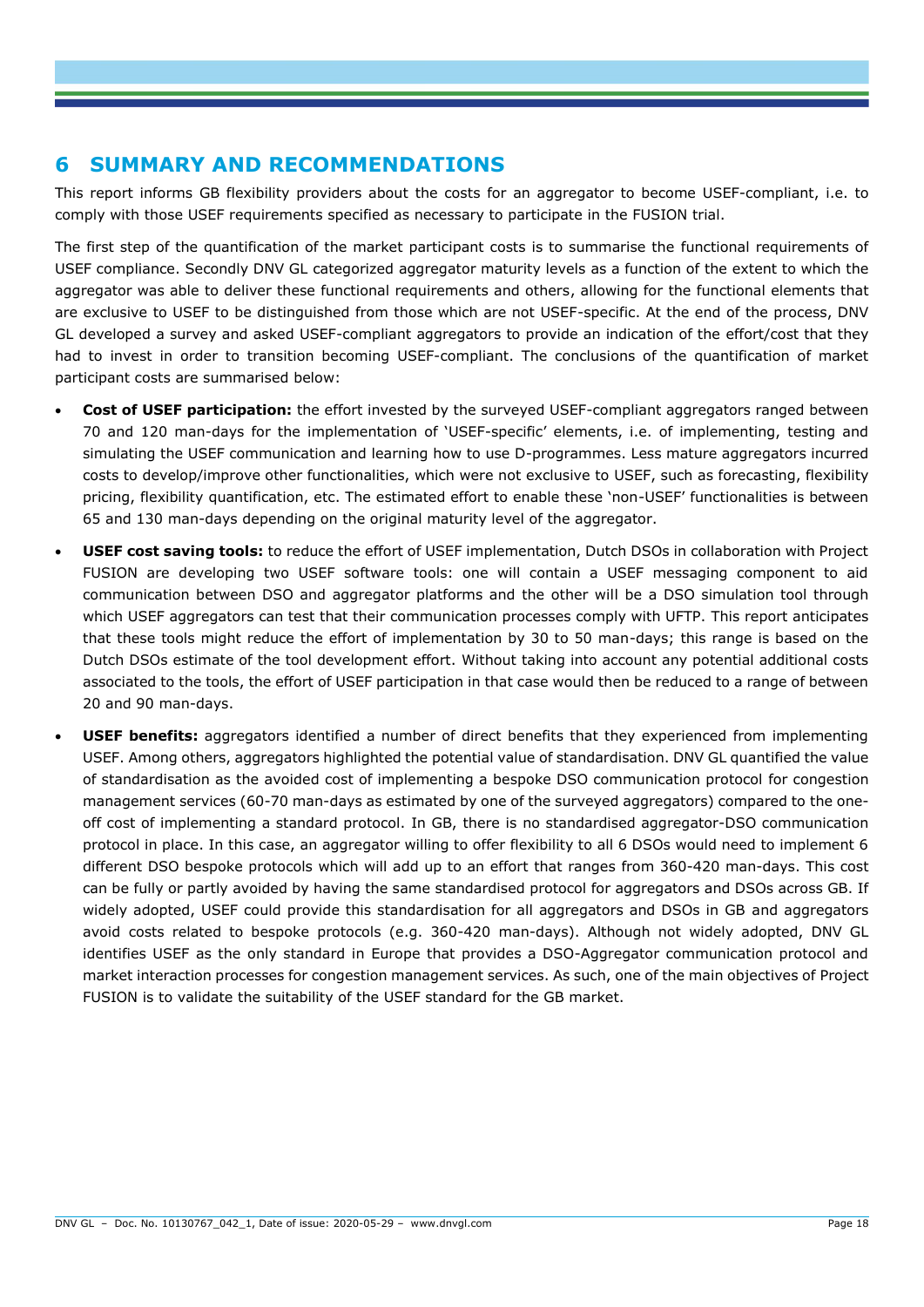## **APPENDIX A: GLOSSARY**

| <b>Aggregator (AGR)</b>                                        | A service provider that contracts, monitors, aggregates, dispatches and<br>remunerates flexible assets at the customer side. (USEF terminology)                                                                                                                                                                                                                                                                                                                                                             |  |  |  |  |
|----------------------------------------------------------------|-------------------------------------------------------------------------------------------------------------------------------------------------------------------------------------------------------------------------------------------------------------------------------------------------------------------------------------------------------------------------------------------------------------------------------------------------------------------------------------------------------------|--|--|--|--|
| <b>Common Reference (or</b><br>congestion point repository)    | USEF defines the Common Reference as a repository which contains information<br>about connections and congestions points in the network.                                                                                                                                                                                                                                                                                                                                                                    |  |  |  |  |
| <b>Common Reference Operator</b><br>(CRO)                      | In USEF, the CRO is responsible for operating the Common Reference. The CRO's<br>role is to ensure the publication of both the DSO flexibility requirements and the<br>associated flexibility assets in each congested point as well as the standardisation of<br>this publication for all distribution areas.                                                                                                                                                                                              |  |  |  |  |
| <b>Congestion Management</b>                                   | The avoidance of the thermal overload of system components by reducing peak<br>loads. The conventional solution to thermal overload is grid reinforcement (e.g.<br>cables, transformers). Congestion management may defer or even avoid the<br>necessity of grid investments.                                                                                                                                                                                                                               |  |  |  |  |
| <b>Constraint Management Service</b><br><b>Provider (CMSP)</b> | A provider of constraint management services to a DSO or the TSO. This is a USEF<br>role and is not currently used in GB. This role takes on specific responsibilities in<br>communicating and coordinating flexibility transactions with the ESO and DSOs, to<br>ensure effective deployment of flexibility as well as effective management of<br>network constraints. Responsibilities also involve ensuring efficient dispatch of<br>flexibility to maintain the safety and reliability of the networks. |  |  |  |  |
| <b>D-prognosis</b>                                             | Aggregator forecast of the amount of energy to be consumed or produced at a given<br>congestion point.                                                                                                                                                                                                                                                                                                                                                                                                      |  |  |  |  |
| <b>D-programmes</b>                                            | Aggregator forecasts of planned activations of flexibility (day-ahead and intraday) to<br>be shared with DSOs in congested distribution network areas.                                                                                                                                                                                                                                                                                                                                                      |  |  |  |  |
| <b>Distribution System Operator</b><br>(DSO)                   | As defined in DIRECTIVE 2009/72/EC: A natural or legal entity responsible for<br>operating, ensuring the maintenance of and, if necessary, developing the<br>distribution system in a given area and, where applicable, its interconnections with<br>other systems and for ensuring the long-term ability of the system to meet<br>reasonable demands for the distribution of electricity.                                                                                                                  |  |  |  |  |
| <b>Flexibility</b>                                             | Ability of an asset or a site to purposely deviate from a planned or normal<br>generation or consumption pattern.                                                                                                                                                                                                                                                                                                                                                                                           |  |  |  |  |
| <b>Market Coordination Mechanism</b><br>(MCM)                  | The Market Coordination Mechanism in USEF includes all the steps of the flexibility<br>trading process, from contractual arrangements to the settlement of flexibility.<br>USEF splits the flexibility trading process in five phases and describes the<br>interactions between market participants and information exchange requirements in<br>each phase of the MCM.                                                                                                                                      |  |  |  |  |
| <b>Prosumer</b>                                                | This role refers to end-users who only consume energy, end-users who both<br>consume and produce energy, as well as end-users that only generate (including<br>on-site storage). (USEF terminology)                                                                                                                                                                                                                                                                                                         |  |  |  |  |
| <b>Post-fault products</b>                                     | Flexibility products under which the DSO procures, ahead of time, the ability of a<br>Service Provider to deliver an agreed change in output following a network fault.                                                                                                                                                                                                                                                                                                                                     |  |  |  |  |
| <b>Settlement Period</b>                                       | The time unit for which imbalance of the balance responsible parties is calculated.<br>In GB is 30 minutes.                                                                                                                                                                                                                                                                                                                                                                                                 |  |  |  |  |
| <b>Supplier</b>                                                | The role of the Supplier is to source and supply energy to end-users, to manage<br>(hedge) delivery and imbalance risks, and to invoice its customers for energy.                                                                                                                                                                                                                                                                                                                                           |  |  |  |  |
| <b>USEF Flexibility Trading</b><br><b>Protocol (UFTP)</b>      | A protocol that describes the interactions for the exchange of flexibility between<br>Aggregators (or other flexibility service providers) and DSOs.                                                                                                                                                                                                                                                                                                                                                        |  |  |  |  |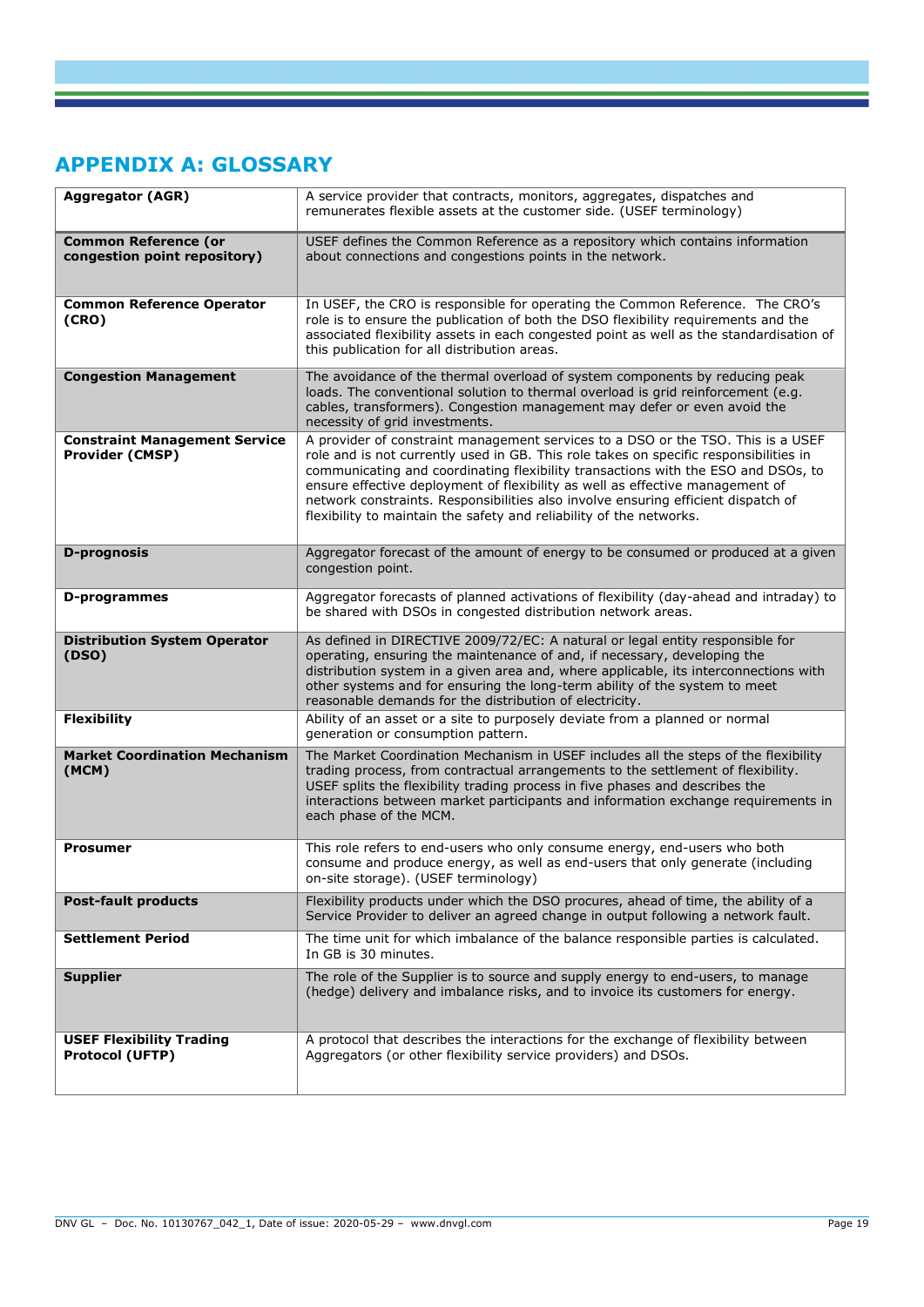# **APPENDIX B: SURVEY QUESTIONS TO USEF AGGREGATORS**

#### **Questions 1. Existing capabilities previous to USEF implementation**  Capability **Capability** Complexity **Complexity** Low Medium Medium High ☐ Flexibility pricing capabilities (L: long term – M: day-ahead – H: intra-day) ☐ ☐ ☐ ☐ Value stacking capabilities (L: long term – M: day-ahead – H: intra-day) ☐ ☐ ☐ ☐ Forecasting capabilities (L: on/off – M: other assets - H: thermal asset) ☐ ☐ ☐ ☐ Flexibility delivery quantification (baseline) capabilities (L: on/off – M: historical – H: rolling baseline) ☐ ☐ ☐ ☐ Portfolio optimisation (L: small homogeneous – M: small heterogeneous – H: large heterogeneous) ☐ ☐ ☐ ☐ Dispatch capabilities (L: manual – M: automated scheduled – H: automated real time) ☐ ☐ ☐ ☐ Monitoring capabilities (L: post-event manual – M: post-event automatic – H: real time) ☐ ☐ ☐ ☐ DSO communication protocol (bespoke) (L: email/phone call – M: manual – H:(semi)automatic) ☐ ☐ ☐ □ Aggregation at congestion point level (L: none – M: static – H: reconfigurable) ☐ ☐ ☐ ☐ Local submetering (optional) (L: none – M: post-event – H: real time) ☐ ☐ ☐ **2. What of the following elements did you need to develop/enable to implement USEF? What cost**

#### **was associated to those?**